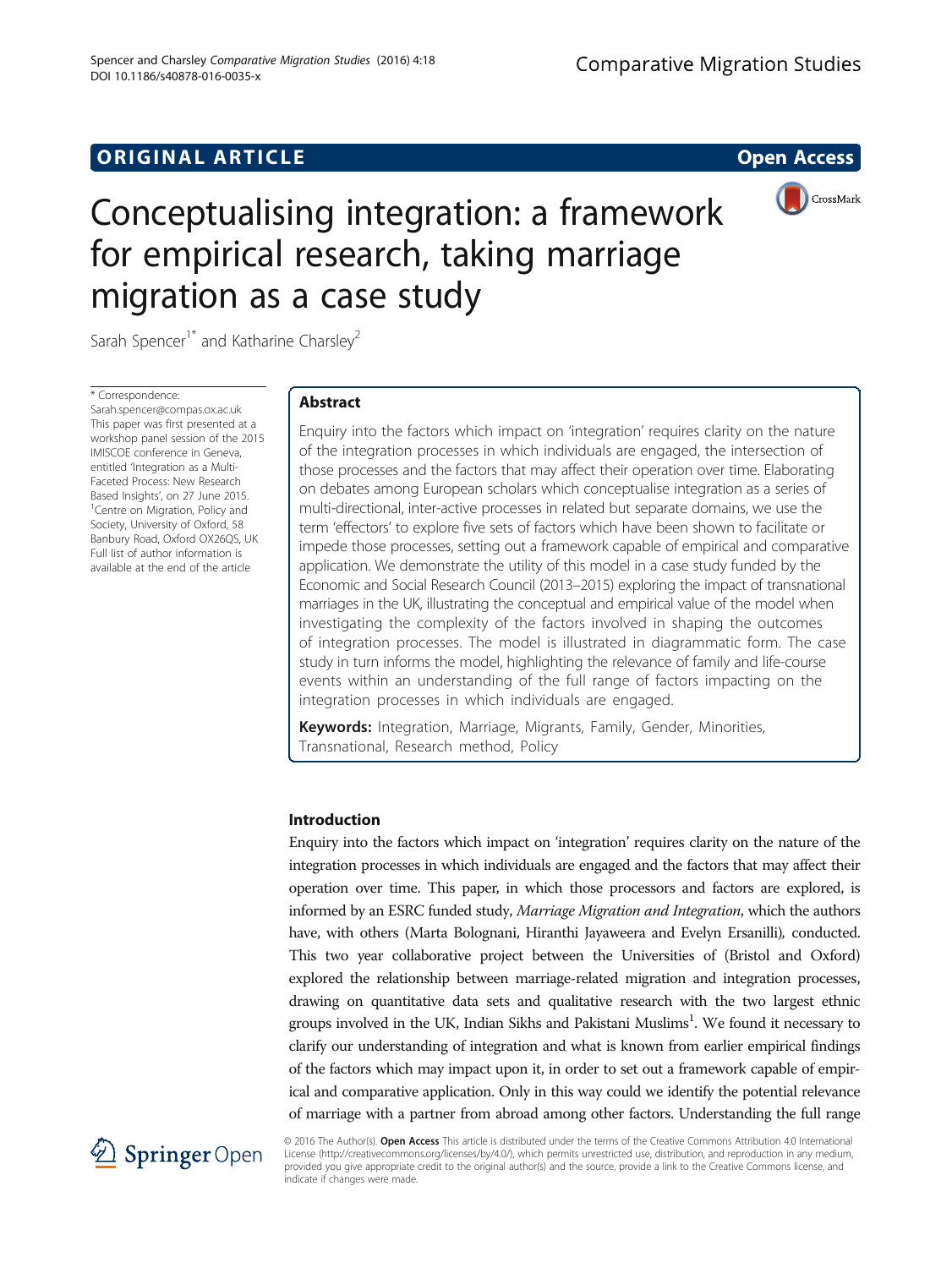of potential factors ensures, moreover, that we do not fall into the trap of essentializing individuals and their culture at the expense of the broader socio-economic and structural forces at play (Martiniello, [2013,](#page-17-0) p. 11).

Spousal migration is a particularly suitable case study in relation to integration processes. Not only is it a significant source of cross-border mobility but it highlights several factors which may impact on integration such as the family, life course and gender. Academic and policy discourses are replete, moreover, with claims about the impact of transnational marriage on integration but differ, explicitly or implicitly, in the meaning they attach to 'integration' and lack clarity on the range of factors which impact upon it, within which marriage migration may play a part.

## Marriage migration as a case study

Spouses have long been a significant category of migration in Western Europe. Across the European Union (EU), 28 % of residence permits for non-EU nationals in 2013 were issued for family reasons, including spouses, compared to 23 % for work and 20 % for education (European Commission, [2015](#page-16-0)). At EU level there is recognition of the importance of family reunion for integration and for the stability of society, the preamble to the EU Directive on Family Reunification<sup>2</sup> stating:

Family reunification is a necessary way of making family life possible. It helps to create sociocultural stability facilitating the integration of third country nationals in the Member State, which also serves to promote economic and social cohesion, a fundamental Community objective stated in the Treaty.

At Member State level, however, concern is regularly expressed about the cultural and economic implications of transnational marriages – particularly those between members of ethnic minorities and partners from (ancestral) countries of origin (Beck-Gernsheim, [2007;](#page-16-0) Çelikaksoy, Nielsen, & Verner, [2006;](#page-16-0) Joppke, [2009](#page-17-0); Migration Watch, [2004](#page-17-0), [2005;](#page-17-0) Timmerman, [2006](#page-18-0)). Such concern has led Denmark since 2000 to impose ever tighter restrictions on spousal immigration (Jørgensen, [2012](#page-17-0)) and likewise more recently Germany, the Netherlands and the UK. Whilst ethnic intermarriage has been seen as a significant indicator of integration (Beck-Gernsheim, [2007,](#page-16-0) p. 272; Schinkel, [2011,](#page-17-0) p. 101; Song, [2009](#page-18-0)), the arrival of a first generation in every generation is seen as thwarting the process through which migrants and their descendants would otherwise have been incorporated (Charsley, Bolognani, & Spencer, [2014;](#page-16-0) Crul & Vermeulen, [2003\)](#page-16-0). These discourses also tend to be highly gendered, with a focus on migrant women (from Muslim countries in particular) who are often portrayed as 'bearers of a backwards and illiberal culture' and lacking in education and skills, with consequences both for their own integration and that of their future children (Kofman, Saharso, & Vacchelli, [2015,](#page-17-0) p. 85).

The literature containing such assertions and the partial and varying evidence base on which it draws has been well critiqued elsewhere (Bonjour & Kraler, [2015;](#page-16-0) Charsley et al., [2014\)](#page-16-0). Here, however, we wish to highlight the varying conceptualisations and operationalisations of 'integration' on which they are based. Some writing in this area is based on 'common sense' assumptions about the effects of marriage migration (e.g., Collier, [2013;](#page-16-0) Goodhart, [2013;](#page-17-0) Joppke, [2007, 2009\)](#page-17-0) assumptions often divorced from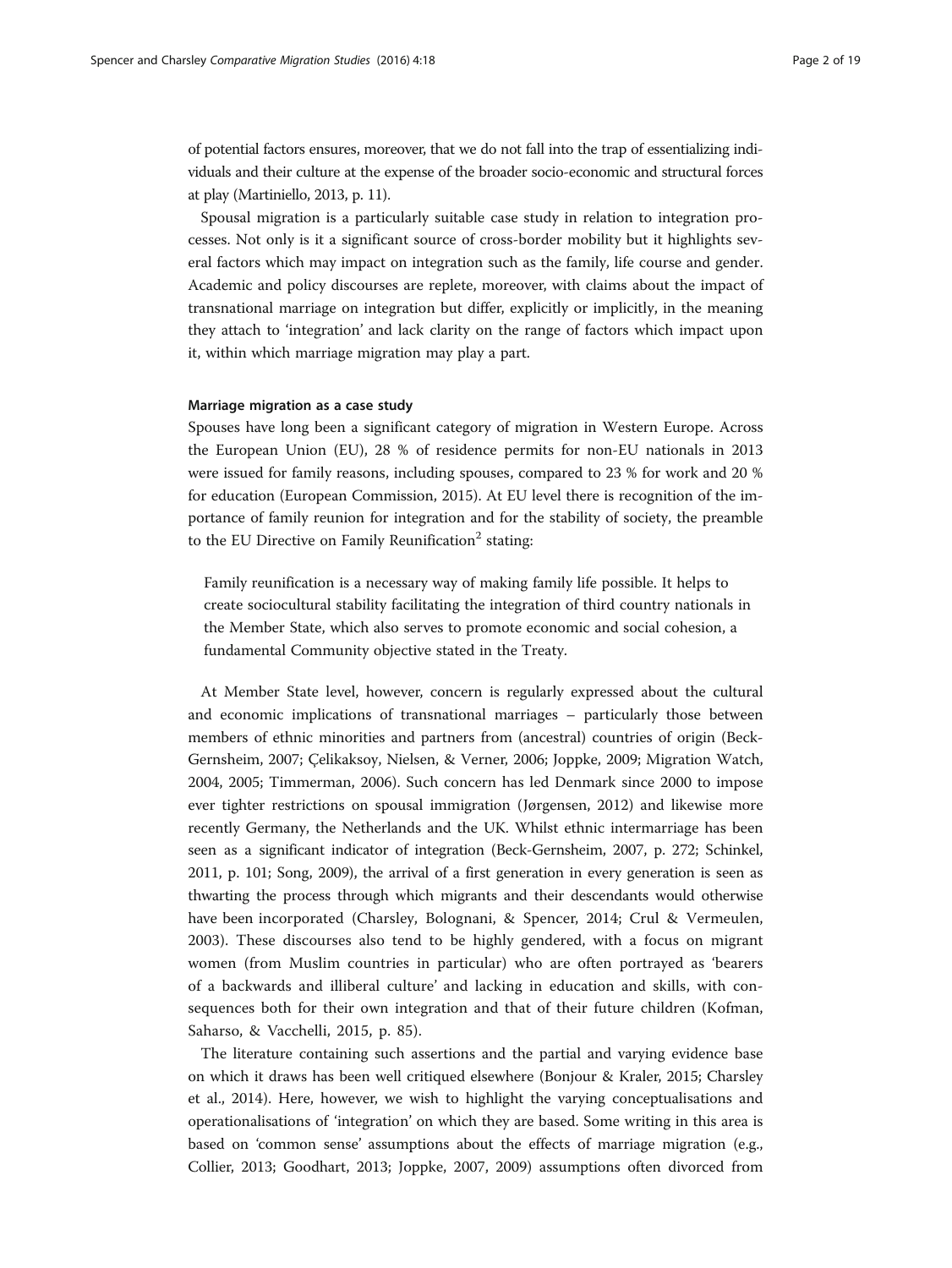insights in the broader social science literature – as for example when strengthening of intra-ethnic 'bonding' social capital, or transnational activities, are assumed to have uniformly negative implications for broader processes of integration. Whether the subject of the discussion is the integration of individuals or ethnic groups is another point of variation. Studies may focus on particular aspects of integration – for example gender norms and employment (Dale & Ahmed, [2011](#page-16-0); Timmerman, [2006\)](#page-18-0) at the expense of integration processes in other domains, while drawing conclusions that refer to 'integration' per se.

Many studies which are sources of evidence on the relationship between marriage migration and integration do not take 'integration' as their analytical frame, instead being concerned, for example, with partner choice among ethnic minorities (Carol, Ersanilli, & Wagner, [2014;](#page-16-0) Çelikaksoy et al., [2006;](#page-16-0) Gonzalez-Ferrer, [2006](#page-16-0)). Notwithstanding the contributions that these studies make to knowledge of issues associated with transnational marriage, and the evidence they provide for discussions around marriage migration and integration, the advantage of an 'integration' perspective is that it draws our attention to the value of contextualising such data in a broader appreciation of the social and structural complexities in which such these processes unfold, and in which the meanings of particular outcomes must be understood.

## Towards a concept of integration

The terminology of 'integration' is, however, by no means unproblematic, bearing connotations on the nature of the process involved and associated policy aspirations that have been challenged by scholars and policy advocates alike. Critiques of the normative basis of integration discourses, and their (somewhat ironic) exclusionary potential are by now well developed (e.g., Rytter, [2010](#page-17-0); Schinkel, [2011](#page-17-0)). It has been argued that the term integration implies the insertion of a group or individual into an existing entity (a society, bounded by a nation state, Favell, [2010,](#page-16-0) p. 372), and a one way process that neither fits reality nor is a model to which policy should aspire. The terms 'inclusion' and 'incorporation' have been used by scholars and policy makers as alternatives (Hochschild, Chattopadhyay, Gay, & Jones-Correa, [2013;](#page-17-0) Martiniello & Rath, [2010](#page-17-0)). For some, inclusion is preferred because the term is used to address the social exclusion of other marginalised groups, thus bringing migrants into the mainstream (Rudiger & Spencer, [2003](#page-17-0), p. 5), rather than because linguistically it has more appropriate connotations. The Cambridge online dictionary definition of inclusion, for instance, is 'to contain something as part of something else, or to make something part of something else'; while the definition of incorporation is 'to include something as part of something larger'. Neither capture the nature of the processes which, we shall suggest below, are those that empirical research has demonstrated are at play<sup>3</sup>.

It is interesting to note that this debate on terminology has been mirrored in the field of special education in Europe. 'Inclusion' has replaced 'integration' in order to convey a 'broader vision' embracing the whole school in preference to a focus solely on the children with special needs (Vislie, [2003](#page-18-0)): a debate in which the actual meaning of 'inclusion', as in our field, appears less significant than the need to show that the debate has moved on. We do not conclude that 'integration' is the ideal term. Rather, in the absence of a more appropriate alternative, and bearing in mind the need for a mutual vocabulary with which to engage critically with existing academic and policy discourses,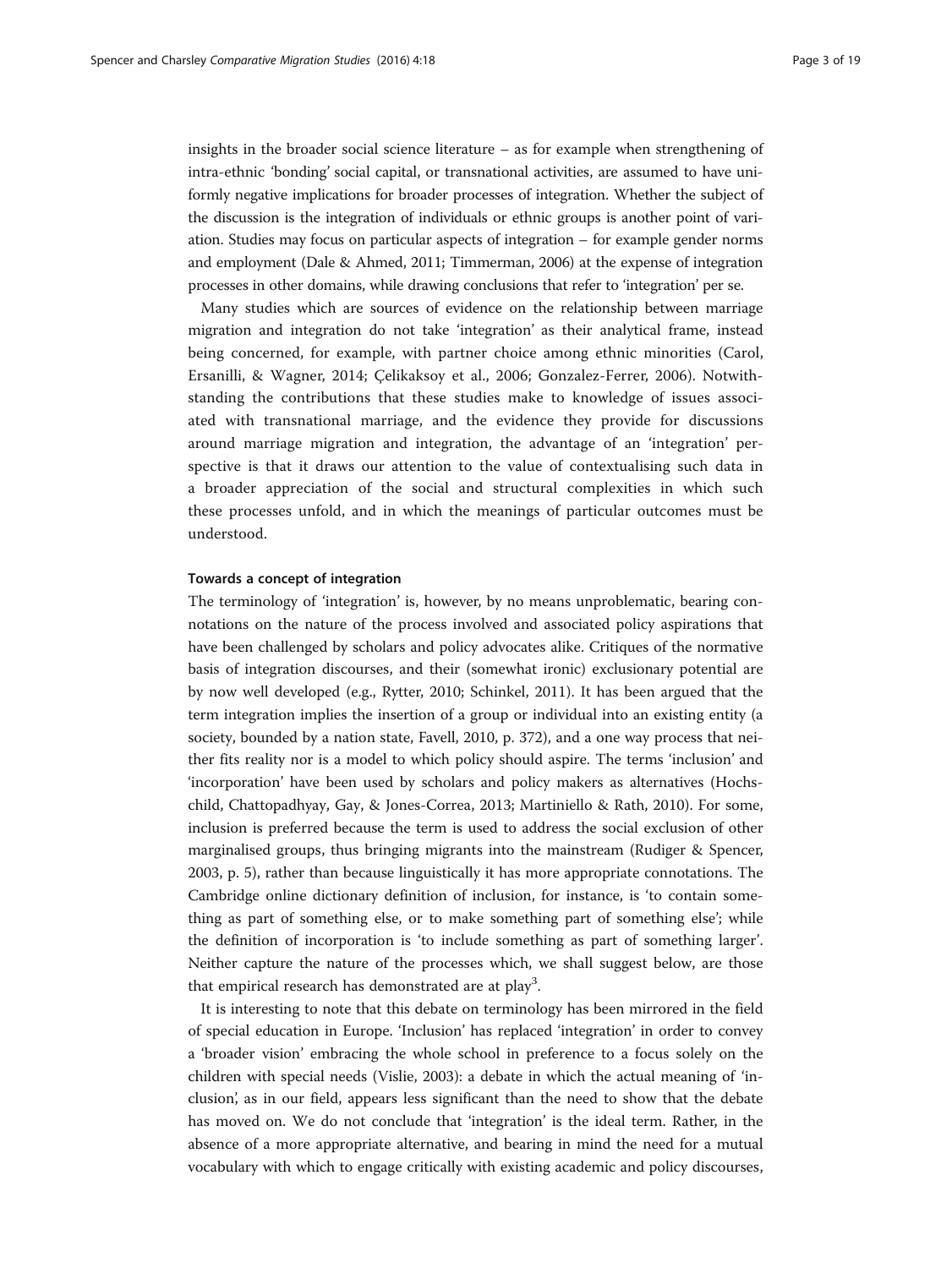we seek to develop a more systematic and nuanced analysis of integration processes that avoids the pitfalls which integration's critics have rightly identified.

In contrast to early academic analysis of the experiences of migrant newcomers which identified a largely one-way trajectory of cultural assimilation of the minority into a majority 'host' society (Alba & Nee, [1997\)](#page-16-0), European and North American multidisciplinary analysis has since identified more complex processes at play (Ager & Strang, [2008;](#page-16-0) Entzinger, [2000](#page-16-0); Garcés-Mascareñas & Penninx, [2015;](#page-16-0) Heckmann & Schnapper, [2003;](#page-17-0) Joppke, [2013](#page-17-0); Martiniello & Rath, [2010\)](#page-17-0). Integration processes – of participation, personal and social change – were found to be 'two-way': engaging not only the newcomer or member of a marginalised group but also other residents - an interaction which is fundamental to the outcome. While many analyses in practice still focus largely on the newcomer, it is not only they who are engaged: in the labour market, for instance, where employers also necessarily play a role. Likewise, it is not only the newcomer whose values may change but those of other residents with whom they interact:

Thus integration research must not only be on immigrants, but also on natives and the openness of their institutions. Barriers to integration, be it individual or structural forms of discrimination are thus an integral part of integration research' (Heckmann, [2006](#page-17-0), p. 14).

Integration processes were also recognised to be two-way in the sense that they do not proceed in only one direction, from 'not integrated' to 'integrated' (Phillimore, [2012](#page-17-0)). 'Progress' (to use a normative term) may reverse: through redundancy from work, perhaps, or disillusionment with and disengagement from the democratic process. Integration may also take new forms or directions: disability, for instance, may lead to withdrawal from the labour market but to increased engagement with civil society. There is thus no integration 'end-state', no 'integrated society' but rather an ever evolving process. Outcomes measured at any one time are a snap-shot, not a permanent feature.

Integration is not a single process but takes place across a series of domains (Fig.1). While categorised slightly differently by scholars, these are in essence *structural* (as in

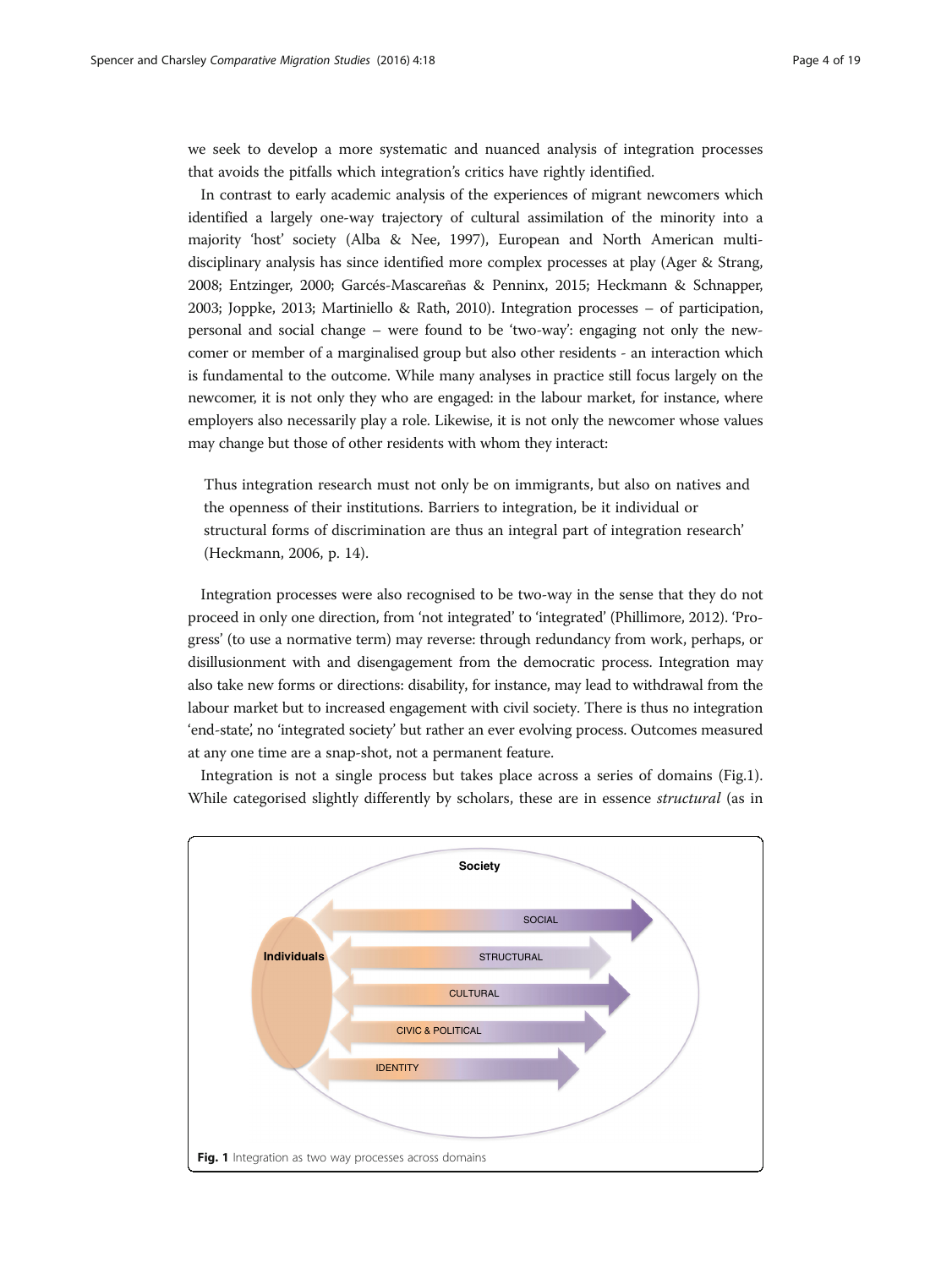participation in the labour and housing market, education and training); social (social interaction, relationships, marriage); *cultural* (changing values, attitudes, behaviour and lifestyle); civic and political participation (in community life and the democratic process) and in relation to identity (that is, the processes through which individuals develop at some level a shared identity and sense of belonging with the place, nation, communities and people among whom they live (Ager & Strang, [2008;](#page-16-0) Entzinger, [2000](#page-16-0); Heckmann & Schnapper, [2003;](#page-17-0) Spencer, [2011\)](#page-18-0). This categorisation is, to an extent, a heuristic device: the separation between domains is less evident in some social contexts than others (employment in a family run business illustrates the blurring of boundaries) but helpful in ensuring we recognise some implications, below.

We illustrate this understanding of integration with a series of diagrams of which the last, Fig. [3](#page-6-0), presents the heuristic model we propose.

## Differing experiences between and across domains

We know that the integration process in one domain may develop differently to that in another. Individuals may be employed but socially isolated outside the workplace. They may be fully participating in the structural, social and civic and political domains but develop no sense of shared identity and belonging. Shifts in identity may happen more slowly than integration processes in other domains (Heckmann, [2006](#page-17-0), p. 17). Likewise in the political domain, participation in the democratic process is largely reserved for nationals of that country, and may be considered less important to migrants and policy makers than economic and social domains (Joppke, [2013](#page-17-0), p. 65), though that would not be held true for participation in civil society (Ambrosini & Abbatecola, [2004](#page-16-0); Penninx & Martiniello, [2004;](#page-17-0) Zetter, Griffiths, Sigona, & Hauser, [2003](#page-18-0)).

Experience in one domain may affect those in another: positively (as where welcoming social contact fosters a sense of belonging); or negatively - if anti-social working hours inhibit opportunities for social engagement or to attend language classes (Spencer, Ruhs, Anderson, & Rogaly, [2007](#page-18-0)) or poor housing affects health or ability to feel 'at home' (Ager & Strang, [2008,](#page-16-0) pp. 178-180). Labour market participation in particular has been found to have a significant effect on migrants' experiences in other domains including, in the cultural domain, on attitudes of other residents towards them (Özdemir, Veysel, Uslucan, H.H., Uslucan, S., & Erdem, [2004](#page-17-0)). We also know that there can be positive trade-offs between domains: remaining within a minority ethnic culture can in some circumstances enhance education and employment prospects for migrants and the second generation (Maxwell, [2012;](#page-17-0) Portes, Fernandez-Kelly, & Haller, [2005,](#page-17-0) p. 1013) while for refugees the lack of such contact can have a negative impact on mental health (Ager & Strang, [2008,](#page-16-0) p. 178). Understanding the impact of what happens in one domain on experiences in another is crucial to a comprehensive analysis of the integration processes underway. As Ager and Strang highlight, understanding this interdependence of domains is also important for policy and practice in the field (Ager & Strang, [2008,](#page-16-0) p. 185).

The majority society is not homogenous but itself differentiated by many characteristics including class, income, region and age (reflected in the mosaic background of society in our model). It follows that integration processes in some or all domains may relate to one sub-section of society rather than a broader engagement; that is, 'segmented assimilation' (Zhou, [1997\)](#page-18-0). The individual may themselves be a member of a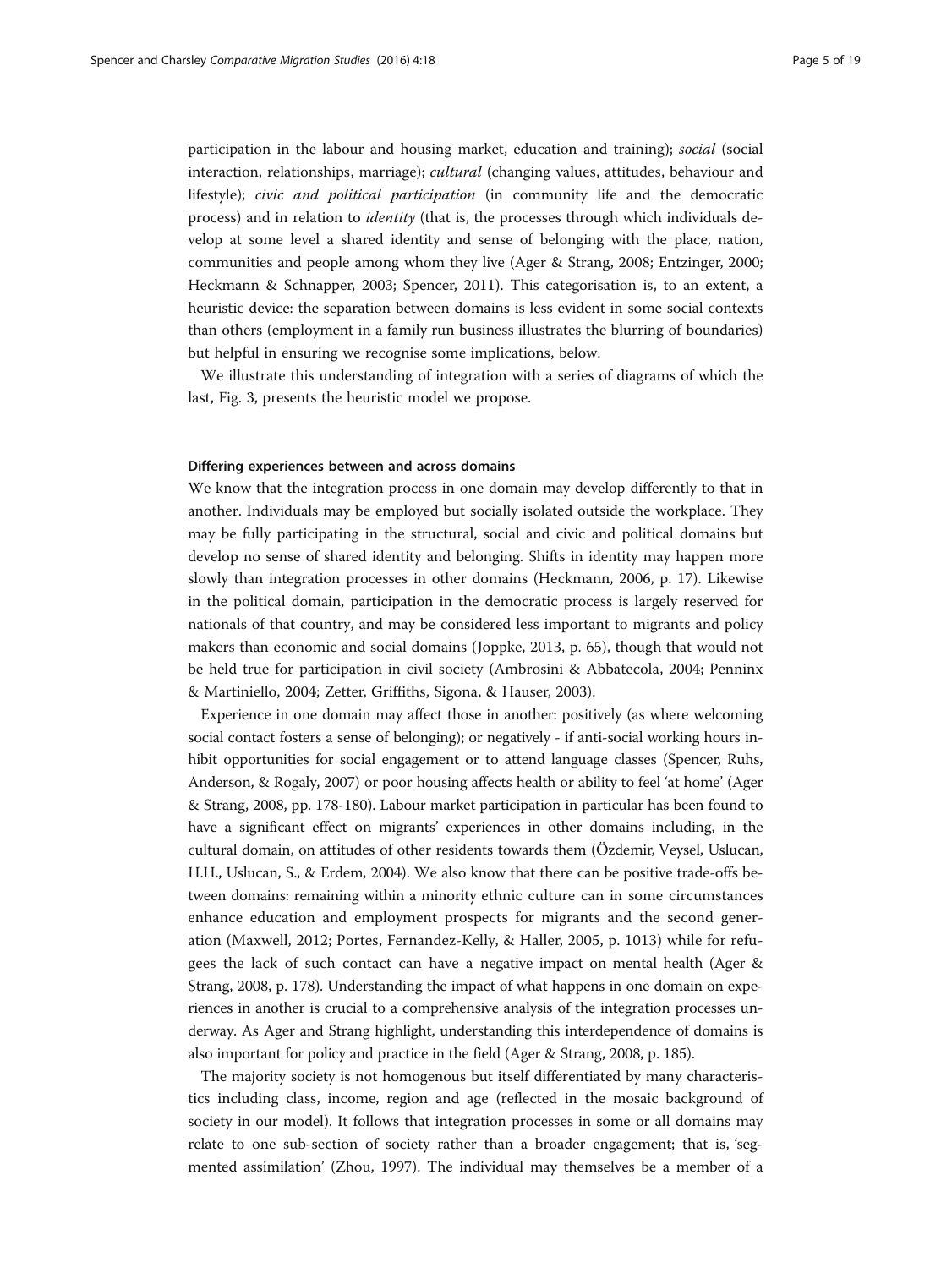tight or loose-knit family or community network which significantly affects their experiences, through cultural expectations or more practically through the benefit of networks that facilitate engagement (Rath & Kloosterman, [2003](#page-17-0)). Equally, however, family and community may not feature large in the individuals' experiences.

## Spacial and temporal dimensions

There is also a spacial dimension, most processes taking place at the local level (Caponio & Borkert, [2010;](#page-16-0) Schmidtke, [2014\)](#page-17-0), reflected in the local/national distinction in Fig. 2. Place matters, bringing differing opportunities and constraints, so that integration 'can evolve in distinctive ways in different places' (Platts-Fowler & Robinson, [2015,](#page-17-0) p. 476). There is also a national dimension (as in national identity) and transnational, as in ongoing social and economic connections and transnational identification – hence integration is not in fact 'two-way' but multi-directional (Snel, Engbersen, & Leerkes, [2006](#page-17-0)).

A focus on temporality brings further insights. Integration has conventionally been associated in scholarship (as in policy) with settlement, relevant to those newcomers intending and entitled to remain in the long term (Heckmann, [2006](#page-17-0), p. 13). With the more fluid migration patterns of today, and with the concept of integration processes we outline, it is easier to see that integration processes begin with the first moment of engagement: for the newcomer on the day of arrival (if not before, through transnational contact with family and friends, anticipatory socialisation and, in practical terms, pre-entry integration programmes). It would thus be a misnomer to think of integration as relevant only for those staying long term or indeed relevant only for those with a legal right to stay. That those notions have crept into academic literature (which only with rare exceptions, for instance, relates integration to irregular migrants (Cook, [2013](#page-16-0))) demonstrates the way in which policy discourse has influenced academic discourse on integration and the difficulty there can be in separating the normative *ought* from the empirical is. This is not to suggest that any analysis of integration processes can be entirely without normative assumptions but it is to contend that it is possible to explore processes that are taking place without making assumptions on whether a 'right' outcome has emerged.

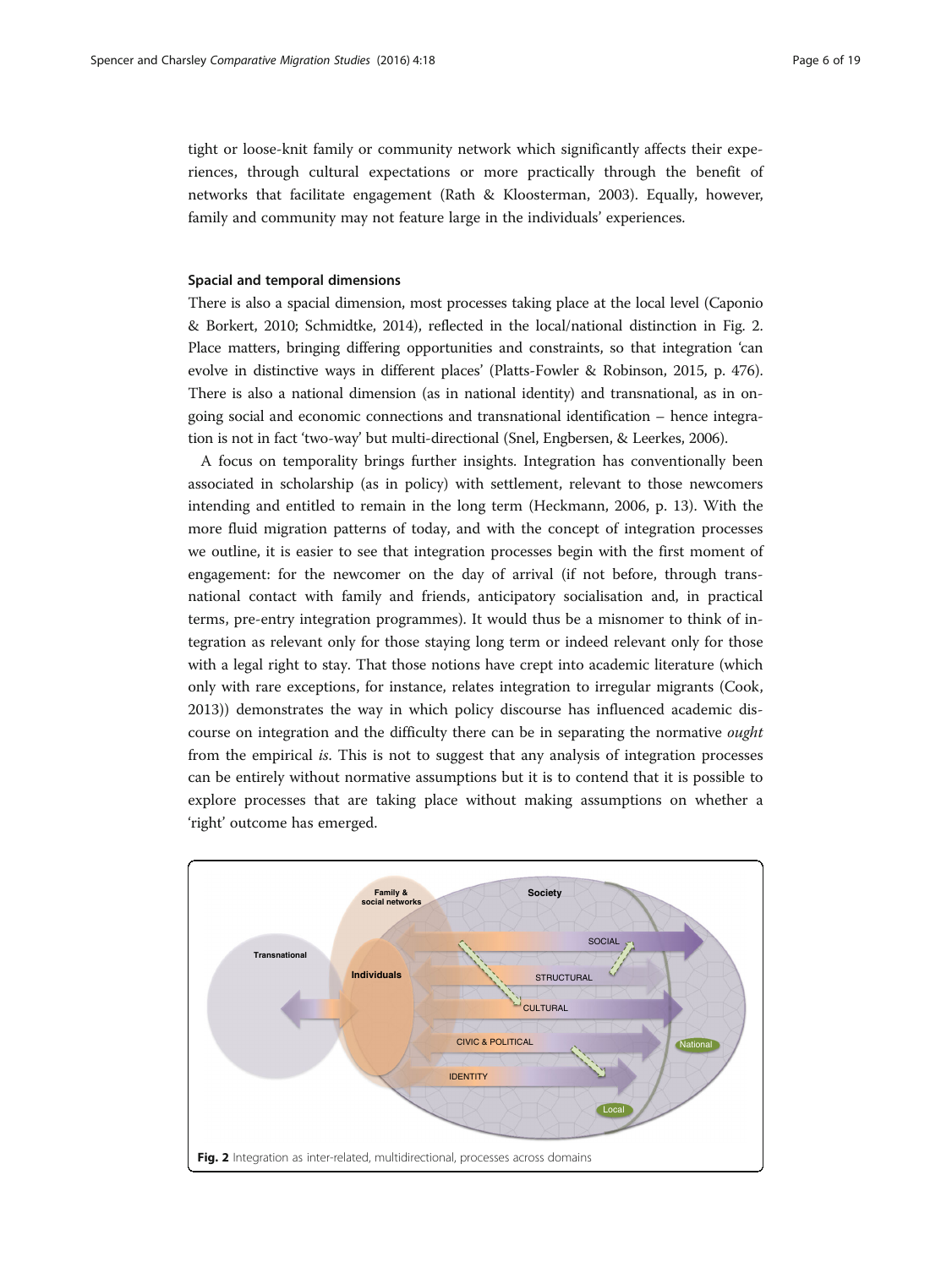### <span id="page-6-0"></span>Effectors: impacting on integration processes

Empirically it has been shown that many factors impact on integration processes across the domains, including 'facilitators' like language and cultural knowledge (Ager & Strang, [2008\)](#page-16-0), but also barriers that can impede these process such as discrimination, non-recognition of qualifications and restrictions on participation related to immigration status (Heckmann, [2006](#page-17-0), p. 16). In our conceptual framing of integration we give prominence to these factors. As they may impact positively, facilitating engagement, or negatively, forestalling it, we employ the term used for that phenomenon in physical science (notably bio-chemistry): 'effectors'.

Figure 3, a conceptual map rather than a depiction of empirical processes, highlights the importance of identifying the full range of effectors potentially at play.

We can identify five sets of effectors from the literature, relating to:

- individuals
- families and social networks
- opportunity structures in society
- policy interventions and
- transnational effectors, which may equally impact through families or policy, for instance, but important to identify in their own right.

First, there are effectors that relate to *individuals*, the forms of human capital that they bring to the table: notably education, skills and language capacity; cultural attitudes and motivation and, for instance, their knowledge of the ways in which the job market and services operate. Empirically, language proficiency has for instance been shown to be strongly correlated with the likelihood of being employed (Dustmann, Fabbri, Preston, & Wadsworth, [2003](#page-16-0)) and, for a migrant, of having the practical information needed on arrival (Spencer et al., [2007\)](#page-18-0).

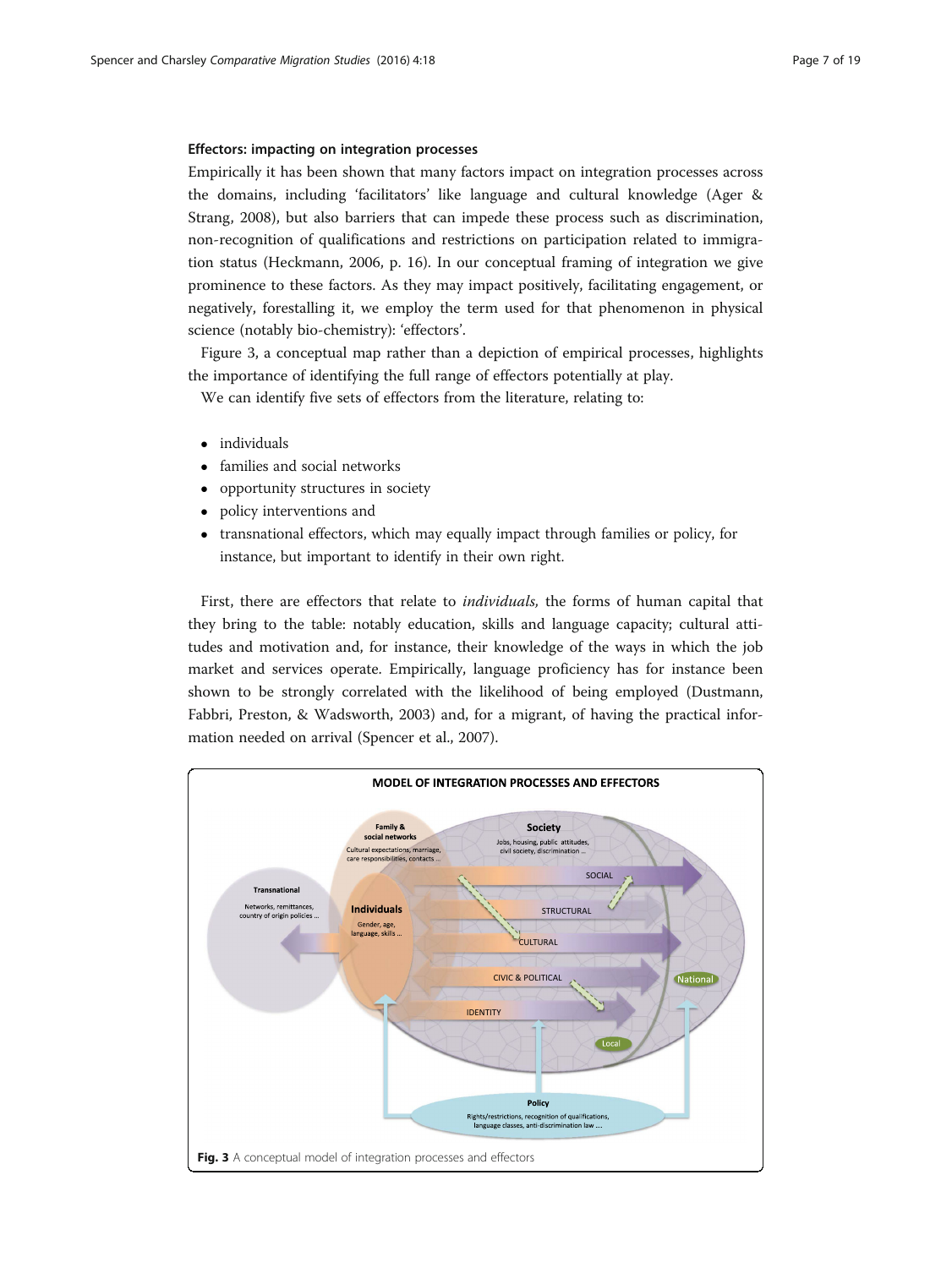Second, individuals are not bounded, isolated beings, but part of families and social networks (whether nearby or in country of origin) that may provide both constraints and opportunities across each integration domain. We could, in our model, situate these as part of an individual's social capital, part of what they bring to the table, but this would be to individualise the processes at play. Whilst families and social networks of course overlap in most contexts, depicting them as having separate sets of effectors avoids the assumption that their effects will be homogenous, encouraging scrutiny of the multiple influences and diverse possible interactions in differing circumstances.

It is however not only individuals and families that are key to integration outcomes. Effectors relating to the opportunity structures in society are also known to be central to integration processes: openings in the labour market and housing markets, for instance, and barriers such as racism and discrimination. Opportunity structures cannot easily be separated from the fourth set of effectors, policy intervention: among local opportunity structures, for instance, government attitudes towards ethnic group initiatives have been found to impact on the level of involvement in local issues of minority organisations and their members in a range of European cities (Fennema & Tillie, [2004](#page-16-0)); but so have effectors related to the individual, including their gender and, in our transnational category of effectors, below, homeland politics (Garbaye, [2004;](#page-16-0) Kofman, Phizacklea, Raghuram, & Sales, [2000](#page-17-0); Vermeulen, [2005](#page-18-0)).

A US study of the factors shaping the experiences of adult children of migrants found its results 'almost frightening in revealing the power of structural factors' on their lives, in which category they included the impact of family human capital, racism and a lack of intervention to lift the most disadvantaged out of poverty (Portes et al., [2005,](#page-17-0) p. 1032). In 'new immigrant gateways', lacking a prior history of in-migration, inexperience among service providers has been shown to affect the support migrants receive (Robinson & Reeve, [2006;](#page-17-0) Waters & Jiminez, [2005](#page-18-0)). A study of integration processes in European cities concluded that 'the receiving society, its institutional structure and its reactions to newcomers are consequently far more decisive for the outcome of the process than the immigrants themselves' (Penninx & Martiniello, [2004,](#page-17-0) p. 142).

Within the fourth set of effectors, *policy intervention*, the impact may be from mainstream policies or targeted at those who are marginalised, and, whether national or local, can facilitate or impede integration processes. Policy may be directed at opening up opportunities for employment, social interaction or civic participation, or to countering negative attitudes and unlawful discrimination. Alternatively, policy measures, including restricted entitlements attached to immigration status, may limit opportunities for migrants to access jobs, services or welfare support (Oliver, [2013\)](#page-17-0). The stated rationale for a policy measure may be to facilitate integration but that rationale may be contested in civil society - as in the income threshold below which a migrant spouse may not be sponsored from abroad (MRN, [2014](#page-17-0)).

The final set of effectors is that of transnational factors that cut across our former categories; relating to the individual's country of origin and the policies of that country. The ease and low cost of international travel and, in particular, of means of communication such as skype or viber, and the increasing interest of governments in 'sending countries' in their expatriate population (De Haas, [2006](#page-16-0)) mean that integration processes are less bounded by location and separation from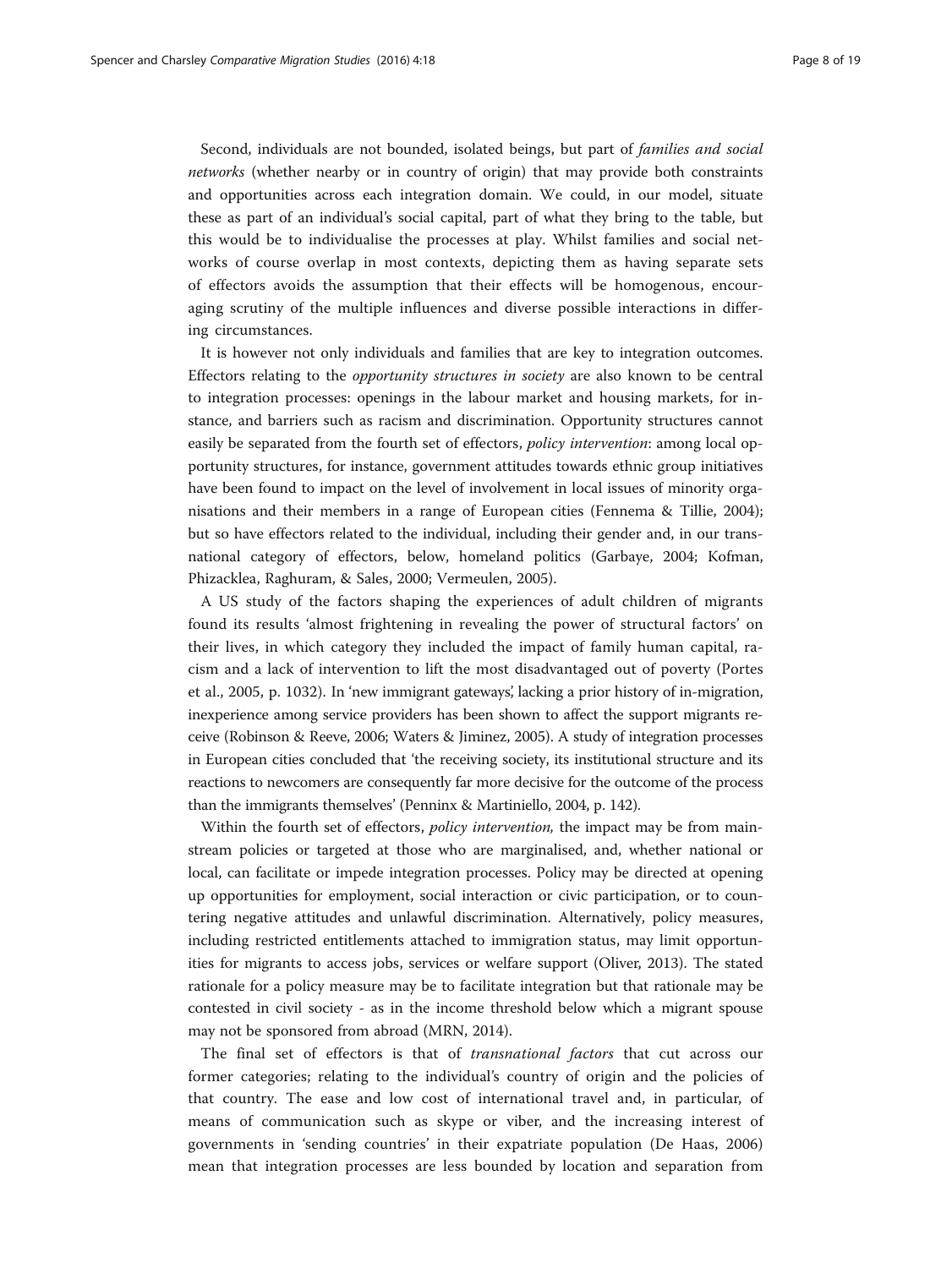past lives than for previous generations. The impact of transnational factors on integration processes, such as the significance of remittances, home-ownership in country of origin and or 'home town associations', is increasingly the focus of study, reflecting the 'transnational turn' in migration studies (Gidley & Caputo, [2013,](#page-16-0) p. 15), including those authors' own analysis of the impact of transnational factors on residential integration. It is often assumed that retaining ties to country of origin militate against full participation in the new society but that assumption has been found to have little basis in empirical research. Rather, transnational connections and activity can coexist with participation across integration domains (Joppke & Morawska, [2003](#page-17-0), p. 22; Snel et al., [2006\)](#page-17-0).

## Implications of this approach for empirical application

Conceptualising integration in this way both facilitates design of effective research methodology and creates challenges for research in capturing the complexity of integration processes. Such an approach ensures that a study does not fall into the trap of assuming that focusing investigation on one domain of integration, the cultural perhaps, to the exclusion of other domains will provide comprehensive findings on 'integration'. It requires clarification of the domains of integration to be covered and analysis of the implications of experiences in one domain for those in another. How has experience in the labour market impacted on social participation; or experience of civic participation impacted on identity at the local level?

Second, it ensures that a study does not focus exclusively on the characteristics that the individual brings to the table to the exclusion of the structural opportunities and barriers that they face – notwithstanding the methodological difficulties of so doing. It is easier to measure the education and skill level of a cohort of new migrants seeking employment, for instance, than to assess the relative job opportunities they faced in different parts of the country, at different times, relative to those skills. Conceptualising integration in this way nevertheless requires an attempt to identify the full range of effectors that may impact significantly (often in gendered ways) on integration processes, or at least to acknowledge those that have not been considered because of the methodological difficulty of so doing. Has limited choice of affordable housing impacted on levels of segregation? What has the impact been of policies in country of origin, on remittances, perhaps, or dual-citizenship? The goal is to go beyond merely noting the contexts in which integration processes are taking place; rather, it is to identify within those contexts which are the factors which have a significant impact on integration outcomes, and hence merit the greatest attention.

Third, the model requires us to take into account the temporal dimension: how the actors, processes and impact of effectors change over both chronological and life course time. It reminds us that integration 'outcomes' are merely a snapshot in an ever changing set of processes; not the end state of a linear, unidirectional, static process but an ebbing and flowing shaped by many factors, over many years, including life-stage events related or unrelated to the migration process. Finally, encompassing the impact of transnational contexts helps to overcome the methodological nationalism that can otherwise constrain our understanding of the processes at play (Wimmer & Glick Schiller, [2002](#page-18-0)).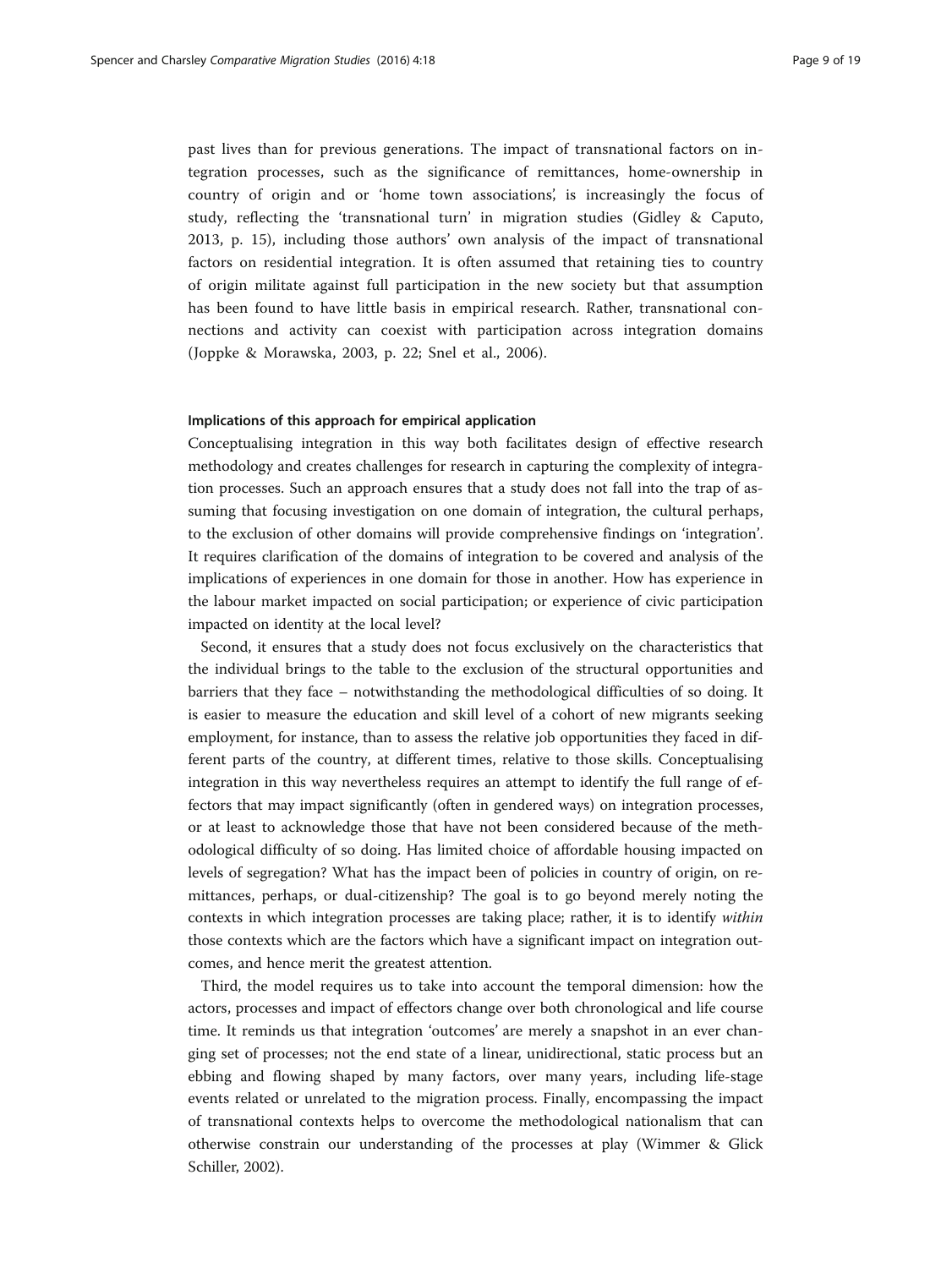#### Case study: marriage migration

The topic of marriage-related migration brings into focus several dimensions of this conceptualisation of integration. Not only is the potential importance of family relationships reinforced, but the centrality of gender and of life course events become apparent.

Family as a concept operates on varying scales – the couple, nuclear family, broader extended family, or household - any of which may be relevant for processes of integration. Decisions on employment, for example, are often taken at a couple or household level, taking other labour and caring demands into consideration. In the case of transnational marriage, the integration of the migrant spouse is entangled with the lives of non-migrant family members. The family is thus not merely a context which may facilitate or impede the integration of an incoming spouse. The spouse is part of broader processes at the family level and its many impacts need to be taken into account.

We saw that integration is inherently temporal. Integration processes unfold over chronological (and perhaps generational) time, but they also vary over the life course (see for examples, McDonald & Elder, [2006;](#page-17-0) Morgan, Neal, & Carder, [1996](#page-17-0); Wellman, Wong, Tindall, & Nazer, [1997,](#page-18-0) on fluctuations in individual's social capital). Marriage is often a key life course event – what Johnson-Hanks has termed a 'vital conjuncture': 'a socially structured zone of possibility that emerges around specific periods of transformation in a life or lives' (Johnson-Hanks, [2002](#page-17-0), p. 871). Hence, Rytter interprets Danish Pakistani's choice of a 'love' marriage within Denmark (rather than an arranged transnational marriage) as an action of symbolic mobility which aligns them with the modern Danish identity favoured by the State, whilst Charsley points to the potential for marriages between British Pakistanis and spouses from Pakistan to increase the British partner's transnational engagements and orientation (Charsley, [2013](#page-16-0), p. 51–52). For the migrant spouse, the changes wrought by marriage are self-evident, but even where neither partner crosses a national border, marriage commonly entails geographical mobility of at least one spouse. Hence we must seek to tease out the differing impacts of the marriage from those of migration. In many South Asian cultures there is a strong convention that wives will move to husbands' households (Bradby, [2000;](#page-16-0) Charsley, [2005\)](#page-16-0), but the phenomenon of wives moving with or to join husbands has also been noted in the literature on Europe and North America. Both this common geographical mobility and the marriage itself have consequence for several of our domains (such as loss or alteration of social networks, changes of employment and housing).

In the South Asian groups which are the focus of our study, unmarried parenthood is rare, and childbearing usually follows quickly from marriage, often reinforcing gendered roles so that women, for example, may withdraw from full time paid employment. Given these gendered roles, life course instability of social capital may be particularly dramatic among women (McDonald & Elder, [2006\)](#page-17-0). (Heterosexual) marriage, the family and life course are inherently gendered, but as Anthias and Pajnic [\(2014\)](#page-16-0) argue, gender should be fundamental to understandings of integration. Not only are opportunity structures such as the labour market patterned by gender but women are key sites for the construction of community identities (with implications for the policing of their behaviour), immigration and integration policies have gendered impacts, and gendered constructions loom large in integration discourse.

Migrant men and women often face differing expectations, opportunities, constraints and vulnerabilities in integration processes. Migration for women may enhance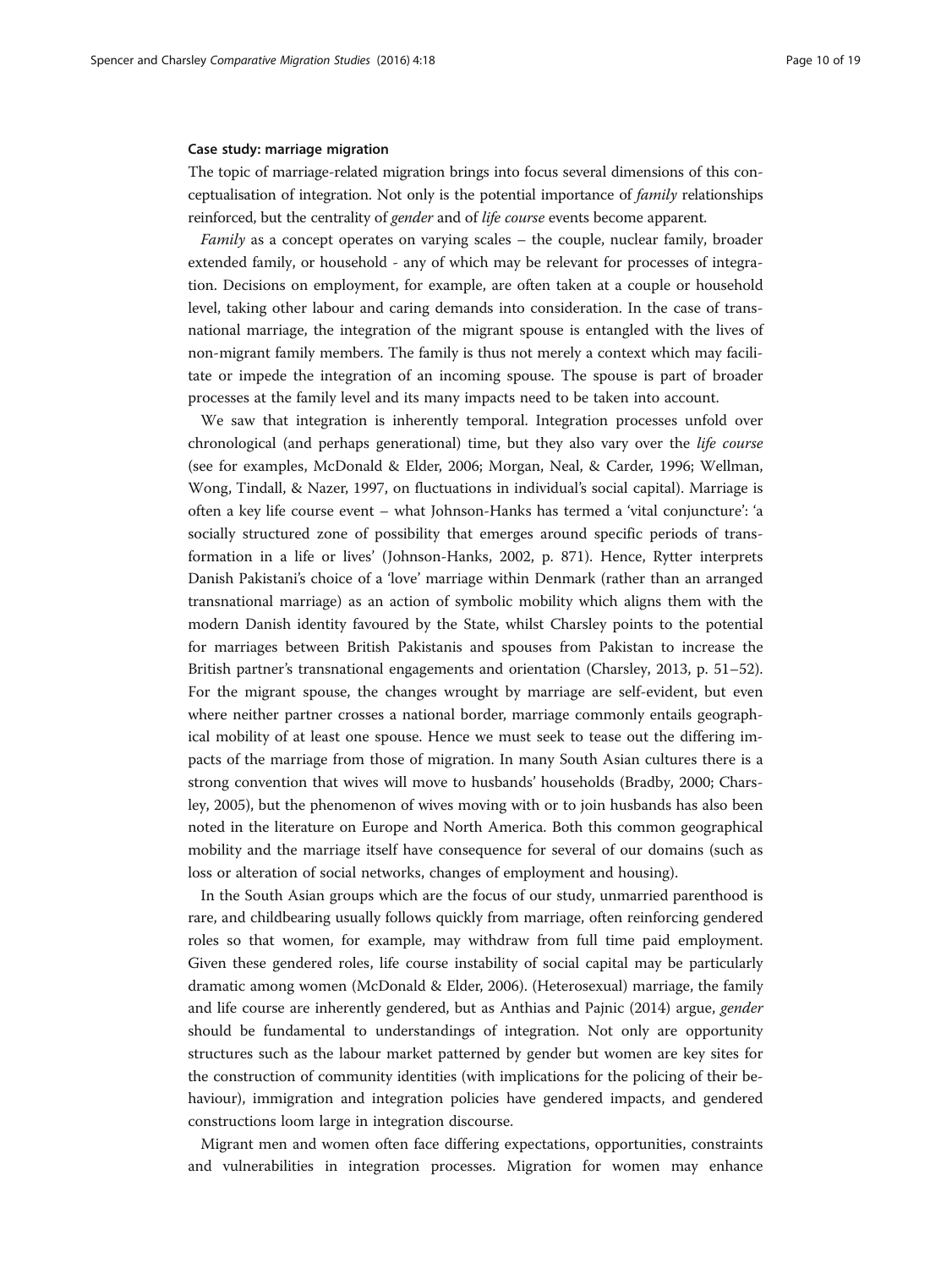autonomy and prestige but also social isolation (Decimo, [2005](#page-16-0)), and migrant wives' dependency on husbands for their immigration status can be a barrier to their social and labour market participation (Özdemir et al., [2004\)](#page-17-0). The vulnerability and dependency of migrant husbands are less commonly discussed but may combine with the transnational breadwinner's 'double burden' of supporting families in both countries of settlement and origin to increase pressure on wage earning, leaving little room for developing social networks (Charsley, [2013](#page-16-0); Charsley & Liversage, [2015\)](#page-16-0). Both migrant men and women's prospects for social and labour market integration may also be affected by gendered stereotyping and discrimination, emphasising the importance of an intersectional appreciation of the role of gender in integration processes. Once again we must not confuse impacts deriving from gender, regardless of migration experience, from those deriving from transnational marriage, albeit empirically no easy task.

In European research and policy discourse, the term integration is commonly also applied to European-born ethnic minority populations of migrant origin (Crul & Vermeulen, [2003\)](#page-16-0), but this usage is controversial amongst British academics. Nevertheless, the constitutive processes of integration in our model – participation and processes of change in the various domains – are often used to measure ethnic inequality or cultural change among British ethnic minorities (cf. Modood et al., [1997\)](#page-17-0), or indeed inclusion of other marginalised groups. Setting aside the question of the optimal term used for these processes, in our framework we are able to explore processes in the same domain in relation to both migrant spouses and their non-migrant 'receiving' families, exposing interactions and enabling comparison.

#### Empirical application

Our project on marriage migration provided an opportunity to operationalize our model of integration in empirical research. We outline our methodology here to illustrate the way in which this can be done, but also constraints that can be faced in identifying the full range of effectors at play.

The project combined analysis of existing survey data with semi-structured interviews to explore, comparatively, the relationships between marriage migration and integration processes in two of the British ethnic groups with the highest levels of transnational marriage: Pakistani Muslims and Indian Sikhs<sup>4</sup>. The former are often problematized in integration discourses, sometimes with explicit reference to the frequency of 'homeland' marriages, whilst the latter has been considered a model minority in terms of integration (e.g., Goodhart, [2013\)](#page-17-0). In developing a background statistical portrait of the correlations between transnational marriage and a range of 'indicators' of integration processes, we were constrained by the limited data sources that could offer appropriate representation of the relevant groups, and variables: the Labour Force Survey (LFS) and the 'Born in Bradford' dataset. From the LFS we were able to compare highest level of education attained and labour market status of couples where both partners were UK born or arrived under the age of 18, and those in which one spouse migrated to the UK as an adult. The 'Born in Bradford' dataset (a cohort study of 13,500+ babies born in Bradford in the years 2007–2011, and their parents) offered data on only one of our ethnic groups (Pakistanis) and in one location, but contains a wider range of relevant information. Using cross tabulations and multivariate regression we examined the relationship between country of birth, ethnicity and religion of spouses and a range of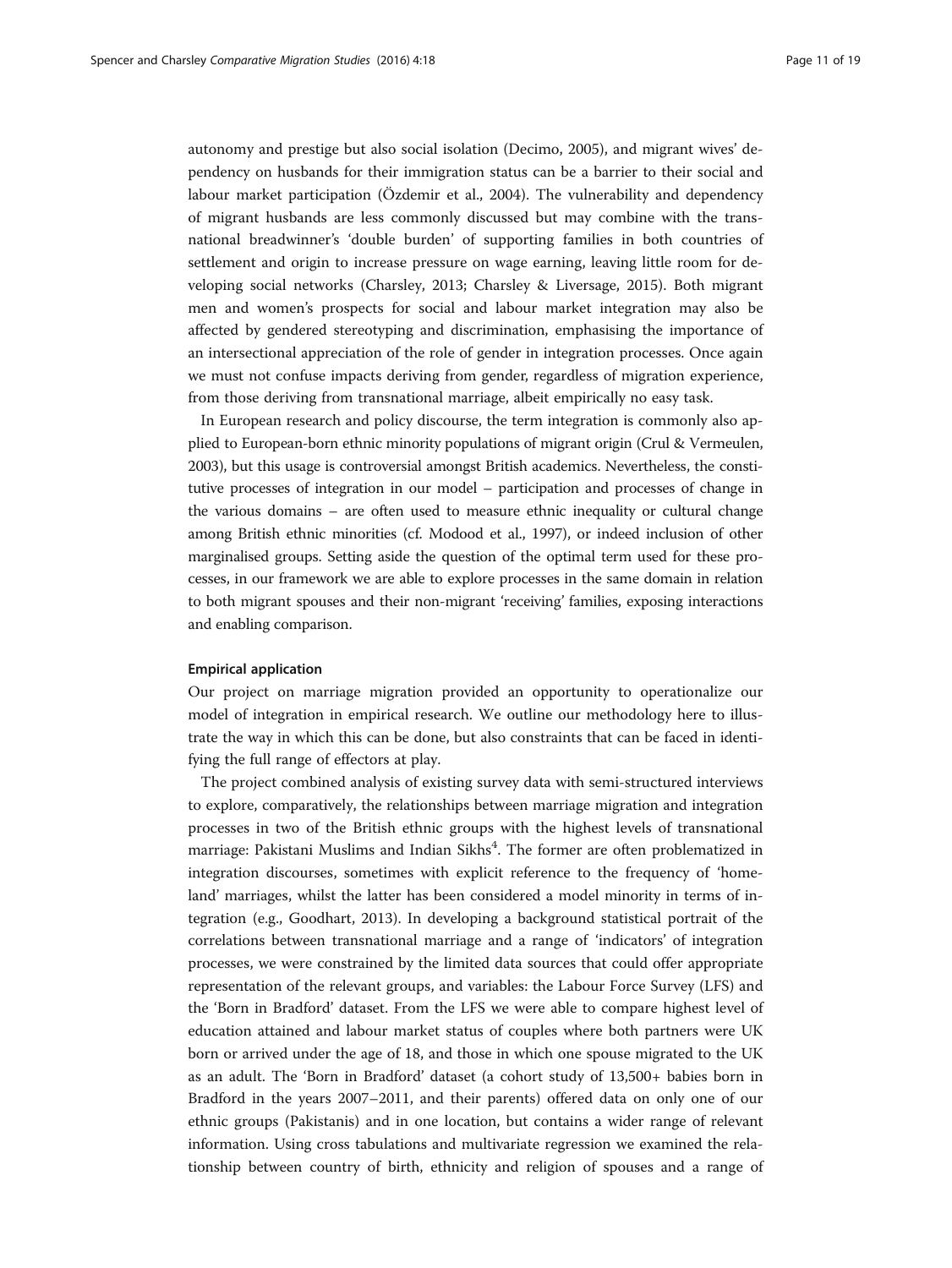indicators such as labour market participation, occupation, income, political participation, experience of discrimination and subjective wellbeing. The limitation of these sources in the range of information they provided and their ability to provide insights into the processes underlying these 'indicators' reinforced the importance of the qualitative research.

For the qualitative interviews we adopted an innovative sibling-pair sample, comparing the experiences of siblings where one has married within the UK ethnic minority population and the other has married transnationally. The logic of this design was to address directly the implied or explicit suggestion that marriage within the UK ethnic population is preferable in integration terms to transnational marriage (Home Office, [2002](#page-17-0); Kofman et al., [2015](#page-17-0)). The sibling pair design holds constant some variables which may be independently related to integration but may also influence the likelihood of transnational marriage and therefore give rise to the danger of inappropriate attribution of causality to marriage choices. Siblings are likely to share a number of relevant background characteristics (e.g., region of parental origin, parental socio-economic status, zat, faith). The inclusion of couples who had experienced the changes associated with marriage but without the involvement of international migration permitted reflection on the role of family related life course effectors. Interviewing (wherever possible) both spouses in a marriage and other family members (in the sibling sets) enhanced the potential to explore the intertwining of processes of integration within couples and families. Given the importance of gender to both marriage and integration processes, for the purposes of recruitment and comparative analysis the transnational couples were subdivided into 'migrant wife' and 'migrant husband' couple types<sup>5</sup>. The sample allowed for a range of lengths of time since marriage/migration to allow for the development of integration processes.

To address variation in local structural opportunities and constraints, important in our model of integration, the original survey design located the study in two contrasting cities, Bristol (in the South-West of England) and the conurbation of Bradford and Leeds (in the North). Those sites were selected to reflect differing patterns of residential concentration (cf. Ahmad, [2003\)](#page-16-0), local economies, and region/social group of origin. The multiple sites were designed to permit exploration of local structural opportunities and barriers to integration processes, avoiding overemphasis on individual factors. Challenges with recruiting the sibling-pair sample $\rm^6$ , however, meant that recruitment was expanded to include Birmingham and the Midlands, reducing our capacity for systematic comparison between sites (and hence, crucially, findings on the impact of place). Interview questions addressing the area of residence did provide some limited data.

Interviews schedules were structured to take the interviewees through their experiences in each integration domain, exploring potential effectors and the impact of experiences in one domain upon those in another. Thus questions relating to the structural domain, for instance, explored experiences inter alia in relation to the labour market, health care, and welfare benefits, seeking to identify the full range of potential effectors from education and skill levels through cultural expectations to non-recognition of qualifications and perceptions of discrimination. In the social domain the interview explored social networks and the frequency and places of contact, teasing out the effectors which shape those experiences including family relationships, cultural expectations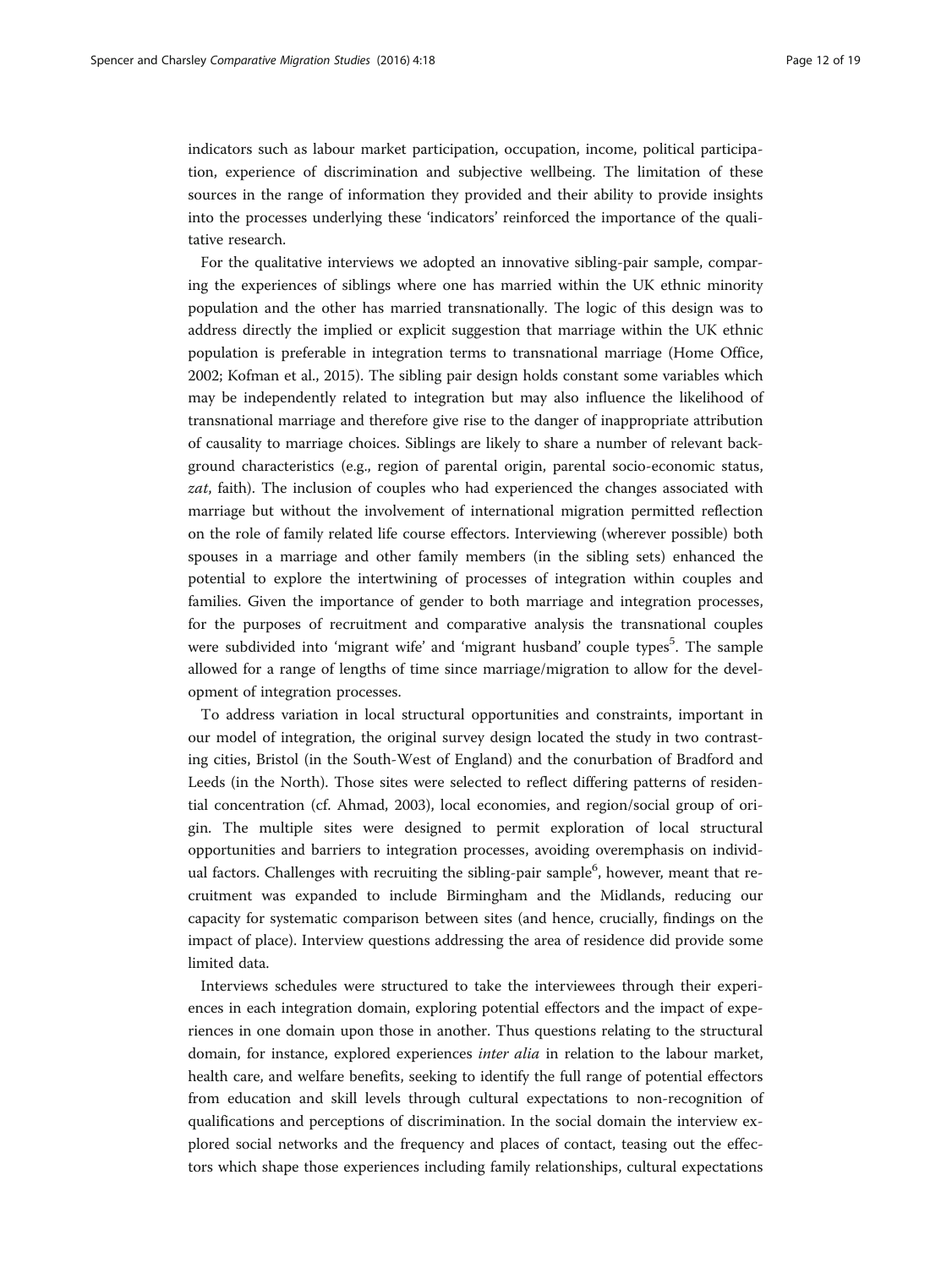and the opportunities provided by pre-marriage contacts for those who were UK born. Questions in the cultural domain explored issues from language and media usage to religious practices and, in the civic/political domain, of active engagement in organisations and formal engagement in the democratic process. In the identity domain feelings of belonging in relation to neighbourhood, city and nation were explored, again teasing out the factors that may contribute to this. To reflect the temporal nature of integration and the importance of the life course and life course events (particularly marriage), the interviews took a life history format, with particular attention to changes associated with or occurring after marriage/migration.

The innovation in this approach did not lie in the issues covered by the interview questions, all resonant of earlier studies on aspects of integration, but in the deliberate structuring of the interviews to cover each integration domain; in the focus on the effectors that explain experiences; and in the exploration of the impact of experiences in one domain on another. Coding of interviews using NVivo enabled these connections to be identified, and comparison to be made between couple types within and between ethnic groups.

Whilst, as noted above, parts of this complex research design proved challenging to implement, the data generated nevertheless provides rich material with which to explore and compare the relationships between marriage migration and processes of integration, revealing patterns and variation within and between groups which we will set out more fully elsewhere. Here, three examples of couples from our Pakistani sample serve to illustrate the way in which our model can illuminate the multiple processes at work.

Case A illustrates a key but under explored feature of integration processes: that integration in one domain can proceed to a far greater extent than in another. It also illustrates the entanglement of integration processes within family relationships, and the key role played by life course events: in this case marriage and having children. Case A is a British Pakistani woman whose family withdrew her from school at the age of 12 to look after her ill mother. She had an early transnational marriage and has never been in paid employment. In many ways, then, her early life reflected stereotypes of 'unintegrated' Muslim women. Her husband is a semi-skilled manual worker, with limited social networks. Making do on his income alone, the couple and their children live rent-free in a house owned by her brother. Her marriage, however, has released her from her gendered responsibility to care for her mother and once the couple had children she began to extend her social networks across ethnic groups through participation at parents' activities at the school and is now an active contributor to its fundraising activities. Whilst she remains inactive in the labour market, she has actively developed wider participation in the social and civic domains. One consequence of her transnational marriage is that her in-laws are in Pakistan. This, combined with her migrant husband's dependence on his wife's family (for accommodation), reduce the potential role of affinal (in-law) family responsibilities and their influence as effectors on her opportunities, in contrast to the conventional Pakistani expectations of the role of a daughter-in-law. Indeed, we find some evidence among our British Pakistani sample in support of the Lievens' hypothesis – that women may seek transnational marriage for 'modern' reasons such as avoiding in-control (Lievens, [1999\)](#page-17-0).

Case B illustrates a further feature of integration processes that is insufficiently understood: the impact of participation in one domain on another. It also demonstrates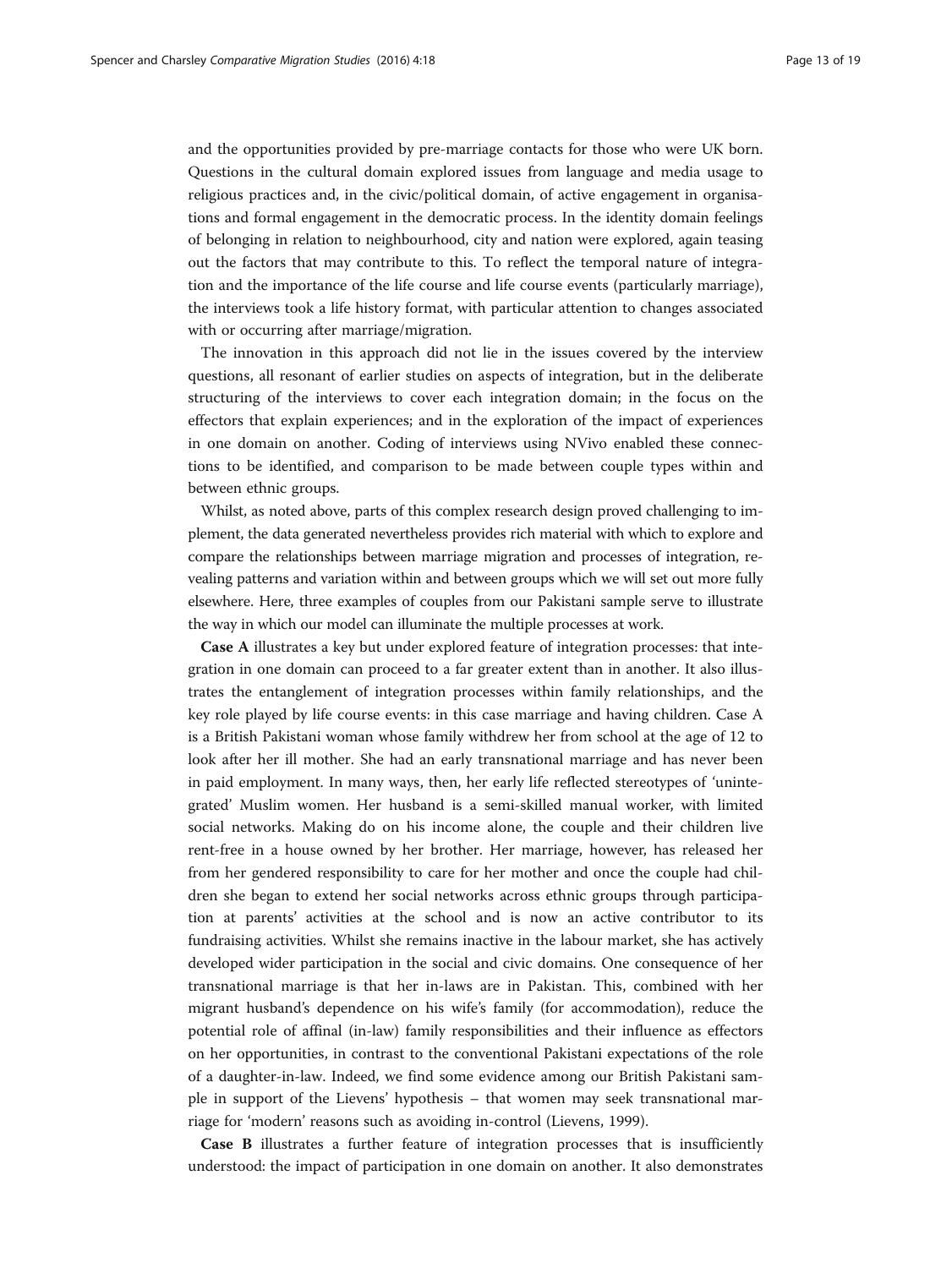the range of effectors that can contribute across domains. Case B concerns a Pakistani husband, now divorced, who worked in a warehouse thanks to an introduction made by his wife's relatives. He enrolled on an English course but was so tired from his long working hours that the teacher said there was no point in his continuing to attend. He changed jobs to work in the building trade, learnt his trade from fellow Pakistanis but also from white British workmates, and improved his English through conversation in that environment. He then felt able to enrol on a series of college courses and now has his own building company. In this case, the migrant spouse benefits from his 'receiving' family's social capital in obtaining employment but the low wages typical of both British Pakistani and migrant employment opportunities, combined with the 'double responsibility' (Charsley, [2005](#page-16-0)) of contributing to both the UK household and remitting to family in Pakistan (a transnational effector), have impacts for both his time and linguistic skills which limit his participation in the social domain. His second line of employment, however, offered contrasting opportunities for employment, economic gain, and social engagement.

Case C illustrates the way in which a policy effector can operate as a barrier to integration despite apparent advantages in terms of effectors relating to individual human capital, and to the family. It also speaks once more to the importance of life course issues. Case C is a Pakistani migrant wife who has an MA in English Literature and who has taught at a university in Pakistan. She needs to convert her qualifications in order to teach in the UK and both she and her family are keen that she should do so. As a recent migrant, however, she cannot apply for a student loan and the current fee structure puts this training beyond the family's economic reach. By the time she gains access to student funding, it is likely that she will have entered motherhood, when caring responsibilities may well provide a new barrier. For other Pakistani migrant and nonmigrant women in our sample who aspired to paid employment, their engagement in the labour market relied heavily on their family's assistance with childcare (for migrant women this meant their in-laws whilst for non-migrants natal families also sometimes provided this support, increasing the range of possibilities). Alternatively, they may wait until their children are older – one Pakistani migrant wife becoming a successful entrepreneur in an ethnic niche industry once her children were in their teens.

## Conclusion

We have argued that enquiry into the factors which impact on 'integration' processes requires clarity on the nature of the integration processes in which individuals are engaged across related domains, the intersection of those processes and the factors that may affect their operation over time. Only in this way, in our case study on the relationship between marriage migration and integration, could we identify the potential relevance of marriage with a partner from abroad among the full range of factors at play. Acknowledging that the term 'integration' is suboptimal, we presented a heuristic model of integration processes capable of empirical application. It is characterised by identifying the domains in which integration processes take place (structural, social, cultural, civic-political and identificational), their multi-directional, spatial and temporal character, and their interdependence: experience in one domain impacting on experience in another. The outcome may be greater participation in one domain than in another; and participation in (or identification with) a sub-section of society in that or all respects.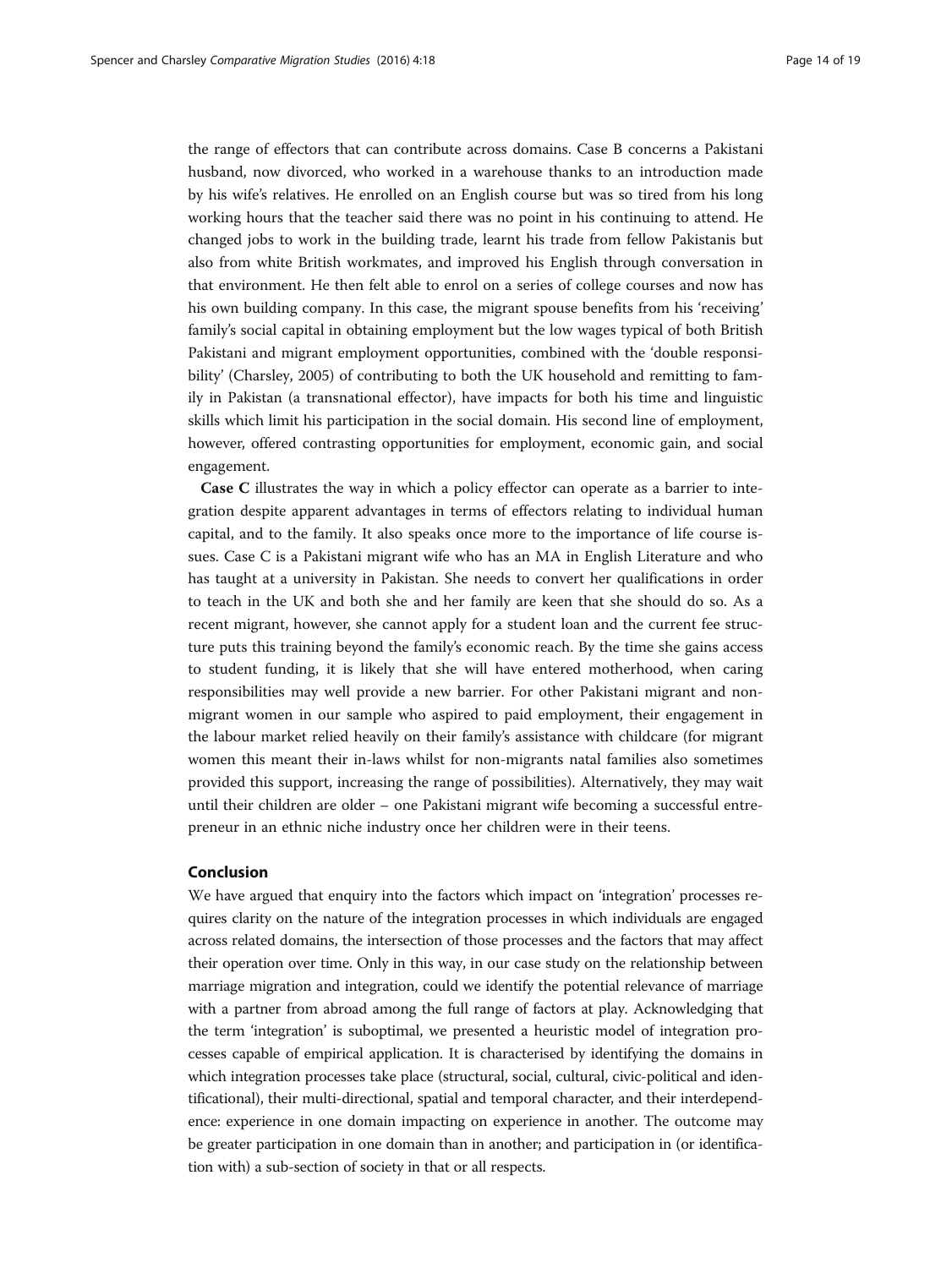Our model highlights the importance of the 'effectors' that facilitate or impede integration processes, categorising them as related to individuals; families and social networks; society (the opportunity structures that it offers); policy intervention and transnational. Identifying families here as one prime source of effectors helps to focus the spotlight on life course events such as marriage and having children: events which may impact significantly on integration processes regardless of the transnational experience of the parent. It also serves to remind us of the centrality of gender, across domains.

On our choice of case study, we argued that spousal migration is important for the study of integration not just as a significant source of cross-border mobility but because it highlights several often neglected aspects of integration, not least the family, life course and gender, with relevance beyond this particular migration stream. Whether moving through 'family' migration channels, or as labour migrants or refugees accompanied by or leaving behind dependents, family relationships are key to migration motivations and experiences, and therefore to processes of integration. Perhaps, as Cooke has recently suggested, in some sense 'nearly all migration could be defined as family migration' (Cooke, [2008](#page-16-0), p. 260).

Drawing on our study on marriage migration we demonstrated the value of our model, ensuring as it does that a study does not fall into the trap of investigating experiences in one domain of integration without regard to the impact in others, or fail to recognise the full range of effectors which may be at play. It requires that we focus not only on the characteristics that the married couple bring to the table but on the structural opportunities or barriers they may face; and recognise that the processes of integration are continually ebbing and flowing: outcomes are merely a snapshot at one point in time.

Outlining the mixed method deployed for the study, we showed that a background statistical portrait could only be developed across some indicators of integration, while qualitative interviews enabled us to explore experiences across integration domains – analysing their inter-relationship using the coding facility provided by NVivo. We shall report on the findings elsewhere but used three cases to illustrate how the qualitative material can illustrate the multiple, nonlinear, integration processes at work.

The complexity of integration processes demand complex research designs which may be challenging to implement. Operationalising our concept of integration did indeed present a series of challenges: the range of potential effectors to consider within each domain of integration, and difficulty of identifying and measuring their relative impact. Processes in some domains are easier to measure than others – mobility in the labour market, for instance, identified more easily than shifting attitudes of either the migrants or existing residents. It is easier to identify micro factors of which individual interviewees are aware than structural barriers such as lack of opportunities in the labour and housing markets which can differ between regions and neighbourhoods and change over time. Lines of causality may not always be clear, nor the extent to which the impact of a life changing event such as marriage would have occurred without the added dimension of a partner from abroad.

These challenges mean that there will be parts of the picture that emerge more clearly than others. We anticipate that our findings may provide more data on the ways in which human capital, marriage and family impacted on integration processes across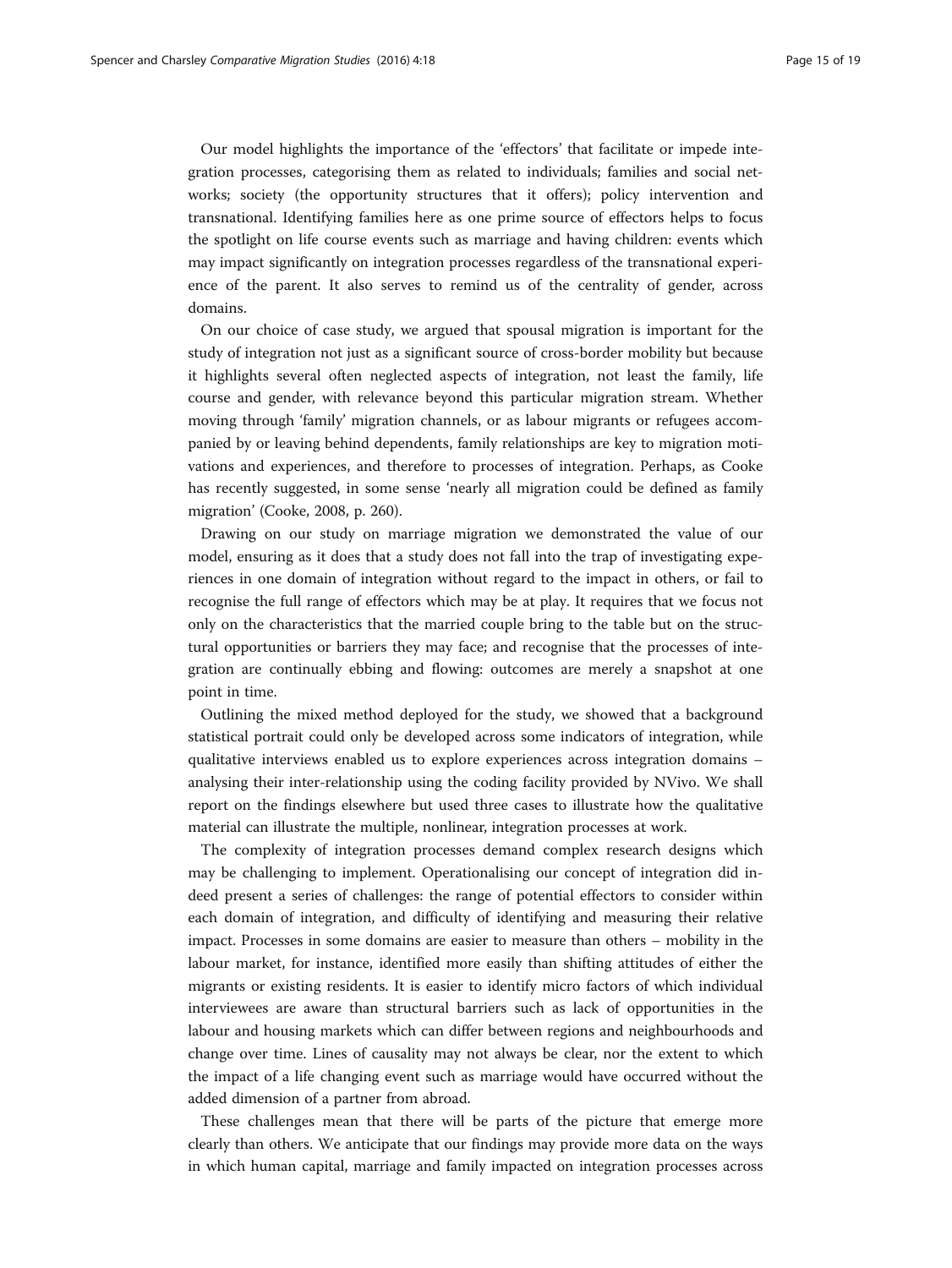domains than on key societal and policy effectors. What our model does enable us to do, however, is to situate our analysis within a broader understanding of the range of potential effectors. In that way we can avoid falling into the trap of assuming that the effectors closest to the individuals and to the newcomers in particular are telling the whole story of the forces at play.

## Endnotes

<sup>1</sup>The research involved new analysis of the Labour Force Survey household files, semi-structured interviews with 35 Indian Sikh (18 men, 17 women) and 43 Pakistani Muslim (17 men, 26 women) participants, and supplementary focus groups involving 25 further participants.

<sup>2</sup>COUNCIL DIRECTIVE 2003/86/EC of 22 September 2003 on the right to family reunification: [http://eur-lex.europa.eu/legal-content/EN/TXT/PDF/?uri=CELEX:32003L0](http://eur-lex.europa.eu/legal-content/EN/TXT/PDF/?uri=CELEX:32003L0086&from=EN) [086&from=EN](http://eur-lex.europa.eu/legal-content/EN/TXT/PDF/?uri=CELEX:32003L0086&from=EN) (para 4).

3 <http://dictionary.cambridge.org/dictionary/british/integrate?q=integration>

<sup>4</sup>Employing these categories allows us to engage directly with policy and academic discourse in the field of marriage migration and integration, but we do not assume identification with these groups, nor suggest that interesting insights could not be gained from exploring processes affecting other populations. American and Thai spouses settling in the UK, for example, are an interesting pair as both flows of marriage migrants are highly feminised (Charsley, Van Hear, Benson, & Storer-Church, [2012](#page-16-0)) but only Thai marriage migration tends to be presented as problematic. Neither group, however, are key to contemporary discourses surrounding marriage migration and integration, and moreover, do not occur in large enough numbers to allow quantitative analysis of the kind we have undertaken in this project (see full report at: [http://](http://www.bristol.ac.uk/ethnicity/projects/mmi/) [www.bristol.ac.uk/ethnicity/projects/mmi/\)](http://www.bristol.ac.uk/ethnicity/projects/mmi/).

<sup>5</sup>This distinction was also made in the quantitative analysis.

<sup>6</sup>Which also meant that whilst sibling pair 'sets' remained the core and majority of our sample, 'extra' interviews were conducted to provide additional data related to categories of participant for which recruitment proved challenging.

#### Competing interests

The authors declare that they have no competing interests.

#### Authors' contributions

The article draws on the research expertise of both authors (SS - integration, KC - marriage-related migration). The conceptual model is a joint development of Spencer's earlier work, drawing on insights from their collaboration in an ESRC funded project (PI: KC, Co-I: SS). SS was lead author in the writing of the paper, to which KC also made a significant contribution. Both authors read and approved the final manuscript.

#### Authors' information

Sarah Spencer is a Senior Fellow at the Centre on Migration, Policy and Society at the University of Oxford and Director of its Global Exchange on Migration and Diversity. Her research focuses on integration, irregular migrants, and the migration policy making process.

Katharine Charsley is a Reader in Sociology in the School for Sociology, Politics and International Studies at the University of Bristol. Her specialist research focus is on transnational marriage, and she currently leads the ESRC research project 'Marriage, Migration and Integration'.

#### Acknowledgements

This work was supported by the Economic and Social Research Council [Grant Number ES/K006495/1]. We would like to thank the members of our research team, Hiranthi Jayaweera, Marta Bolognani and Evelyn Ersanilli; our colleague Mikal Mast for design of the figures in the text; the research participants, members of the local and national stakeholder groups and academic workshops, and the anonymous referees for their invaluable contributions and comments. The authors confirm that they have both agreed to the submission of this article. It is not being considered for publication elsewhere.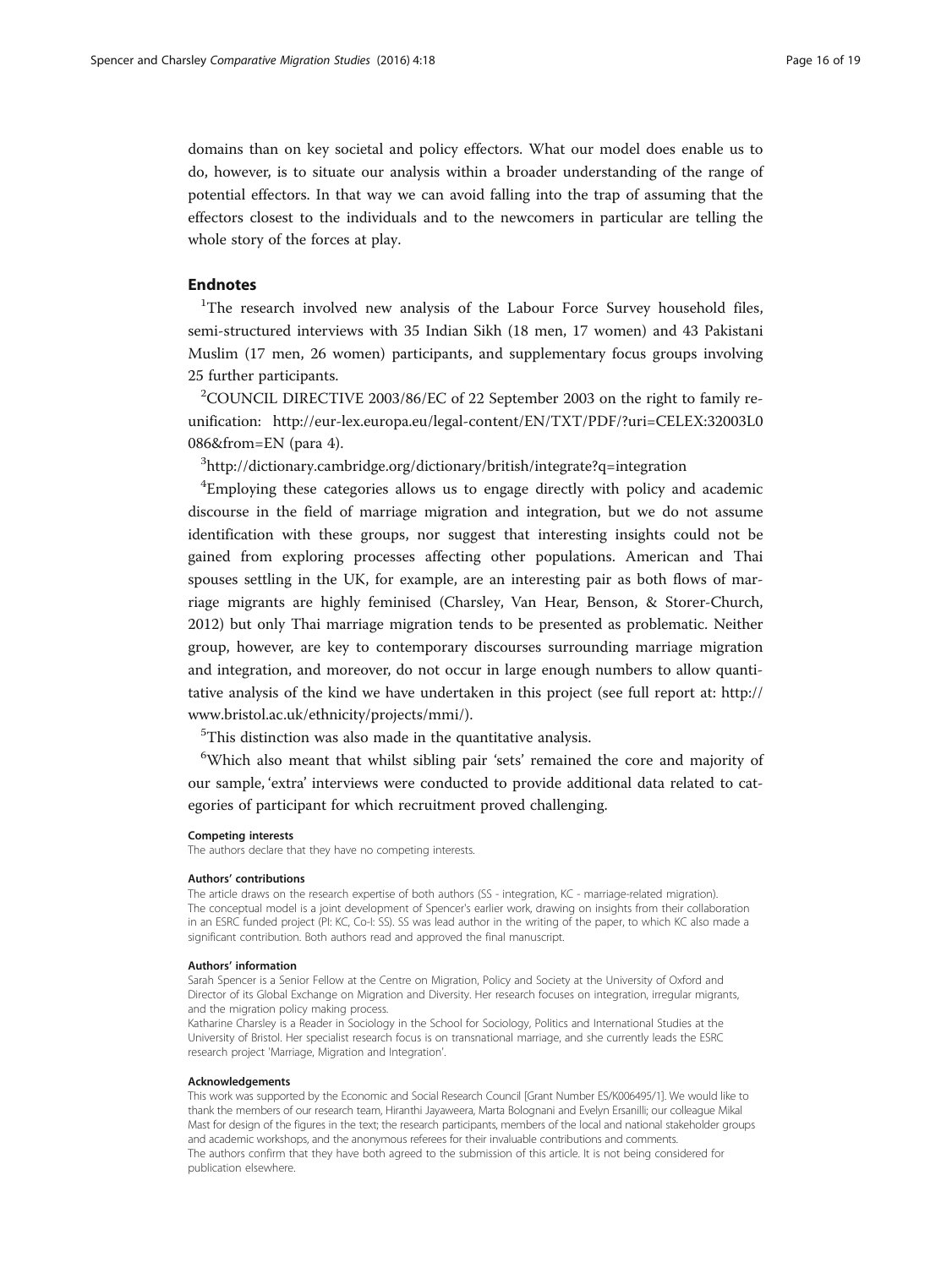#### <span id="page-16-0"></span>Author details

<sup>1</sup>Centre on Migration, Policy and Society, University of Oxford, 58 Banbury Road, Oxford OX26QS, UK. <sup>2</sup>School for Sociology, Politics and International Studies, University of Bristol, 11 Priory Road, Bristol BS8 1TU, UK.

Received: 4 October 2015 Accepted: 27 May 2016 Published online: 06 October 2016

#### References

Ager, A., & Strang, A. (2008). Understanding integration: A conceptual framework. Journal of Refugee Studies, 21(2), 167–191. Ahmad, F. (2003). Still 'in progress' – Methodological dilemmas, tensions and contradictions in theorising South Asian Muslim women. In N. Puram & P. Raghuram (Eds.), South Asian women in Diaspora. Oxford: Berg.

Alba, R. D., & Nee, V. (1997). Rethinking assimilation theory for a new era of immigration. International Migration Review, 31(4), 826–74.

Ambrosini, M., & Abbatecola, E. (2004). Immigrazione e metropoli. Un confronto Europeo [Immigration and Metropolis, A European comparison]. Milano: Franco Angeli.

Anthias, F., & Pajnic, M. (Eds.). (2014). Contesting integration, engendering migration. Basingstoke: Palgrave Macmillan. Beck-Gernsheim, E. (2007). Transnational lives, transnational marriages. Global Networks, 7(3), 271–88.

Bonjour, S., & Kraler, A. (2015). Introduction. Family migration as an integration issue? Policy perspectives and academic insights. Journal of Family Issues, 36(11), 1407–1432.

Bradby, H. (2000). Locality, loyalty and identity: experiences of travel and marriage among young Punjabi women in Glasgow. In S. Clift & S. Carter (Eds.), Tourism and sex: Culture, commerce and coercion. London: Pinter.

Caponio, T., & Borkert, M. (2010). The local dimension of migration policymaking. Amsterdam: Amsterdam University Press. Retrieved from [http://www.imiscoe.org/publications/library/4-imiscoe-reports-series/66-the-local-dimension](http://www.imiscoe.org/publications/library/4-imiscoe-reports-series/66-the-local-dimension-of-migration-policymaking)[of-migration-policymaking.](http://www.imiscoe.org/publications/library/4-imiscoe-reports-series/66-the-local-dimension-of-migration-policymaking)

Carol, S., Ersanilli, E., & Wagner, M. (2014). Spousal choice among the children of Turkish and Moroccan immigrants in six European countries: Transnational spouse or co-ethnic migrant? International Migration Review, 48(2), 387–414.

Çelikaksoy, A., Nielsen, H. S., & Verner, M. (2006). Marriage migration: just another case of positive assortative matching? Review of Economics of the Household, 4, 253–275.

Charsley, K. (2005). Unhappy husbands: masculinity and migration in transnational Pakistani marriages. Journal of the Royal Anthropological Institute, 11, 85–105. doi[:10.1111/j.1467-9655.2005.00227.x](http://dx.doi.org/10.1111/j.1467-9655.2005.00227.x)

Charsley, K. (2013). Transnational Pakistani connections: marrying 'back home.'. Abingdon: Routledge. Charsley, K., Bolognani, M., & Spencer, S. (2014). Marriage migration and integration', paper presented to the 'Family

Migration Workshop. Copenhagen: SFI (Danish National Centre for Social Science Research).

Charsley, K., & Liversage, A. (2015). Silenced husbands: Muslim marriage migration and masculity. Men and Masculinities, 18(4), 489–508. doi[:10.1177/1097184X15575112](http://dx.doi.org/10.1177/1097184X15575112)

Collier, P. (2013). Exodus: How migration is changing our world. Oxford: Oxford University Press.

Cook, M. L. (2013). Is incorporation of unauthorized immigrants possible? Inclusion and contingency for non-status migrants and legal immigrants. In J. Hochschild, J. Chattopadhyay, C. Gay, & M. Jones-Correa (Eds.), Outsiders no more? Models of immigrant political incorporation. Oxford: Oxford University Press.

Cooke, T. (2008). Migration in a family way. Population Space and Place, 14, 255–265.

Crul, M., & Vermeulen, H. (2003). The second generation in Europe. International Migration Review, 37(4), 965–86.

Dale, A., & Ahmed, S. (2011). Marriage and employment patterns amongst UK-raised Indian, Pakistani, and Bangladeshi women. Ethnic and Racial Studies, 34(6), 902–924.

De Haas, H. (2006). Migration, remittances and regional development in Southern Morocco. Geoforum, 37, 565–580. Decimo, F. (2005). Quando emigrano le donne. Percorsi e reti femminili della mobilità transnazionale [When women

emigrate: Paths and female networks of transnational mobility]. Bologna: Il Mulino.

Dustmann, C., Fabbri, F., Preston, I., & Wadsworth, J. (2003). Labour market performance of immigrants in the UK labour market. Report 05/03. London: Home Office. Retrieved from [http://citeseerx.ist.psu.edu/viewdoc/download?doi=10.](http://citeseerx.ist.psu.edu/viewdoc/download?doi=10.1.1.484.5062&rep=rep1&type=pdf) [1.1.484.5062&rep=rep1&type=pdf](http://citeseerx.ist.psu.edu/viewdoc/download?doi=10.1.1.484.5062&rep=rep1&type=pdf)

Entzinger, H. (2000). The dynamics of integration policies: A multidimensional model. In R. Koopmans & P. Statham (Eds.), Challenging immigration and ethnic relations politics: comparative European perspectives (pp. 97–118). Oxford: Oxford University Press.

European Commission. (2015). Immigration in the EU. Infographic Retrieved from [http://ec.europa.eu/dgs/home-affairs/](http://ec.europa.eu/dgs/home-affairs/e-library/docs/infographics/immigration/migration-in-eu-infographic_en.pdf) [e-library/docs/infographics/immigration/migration-in-eu-infographic\\_en.pdf](http://ec.europa.eu/dgs/home-affairs/e-library/docs/infographics/immigration/migration-in-eu-infographic_en.pdf)

Favell, A. (2010). Integration and nations: the nation-state and research on immigrants in Western Europe. In M. Martiniello & J. Rath (Eds.), Selected studies in international migration and immigrant incorporation. Amsterdam: Amsterdam University Press. Article first published as: Favell, A. (2003). Integration and nations: the nation-state and research on immigrants in Western Europe. In Grete Brochmann (Ed.) Multicultural Challenge (Bookseries, Comparative Social Research, 22, pp. 13-42. Emerald Group Publishing Limited

Fennema, M., & Tillie, J. (2004). Do immigrant politics matter? Ethnic civic communities and immigrant policies in Amsterdam, Liege, and Zurich. In R. Penninx, K. Kraal, M. Martiniello, & S. Vertovec (Eds.), Citizenship in European cities: immigrants, local politics, and integration policies (pp. 85–106). Aldershot: Ashgate.

Garbaye, R. (2004). Ethnic minority local councillors in French and British cities: social determinants and political opportunity structures. In R. Penninx, K. Kraal, M. Martiniello, & S. Vertovec (Eds.), Citizenship in European cities: immigrants, local politics, and integration policies (pp. 39–56). Aldershot: Ashgate.

Garcés-Mascareñas, B., & Penninx, R. (Eds.). (2015). Integration processes and policies in Europe: contexts, levels and actors. Heidelberg: Springer.

Gidley, B., & Caputo, M. L. (2013). Residential integration – towards a sending country perspective (INTERACT RR 2013/04). Robert Schuman Centre for Advanced Studies, San Domenico di Fiesole (FI): European University Institute.

Gonzalez-Ferrer, A. (2006). Who do immigrants marry? Partner choice among single immigrants in Germany. European Sociological Review, 22(2), 171–185.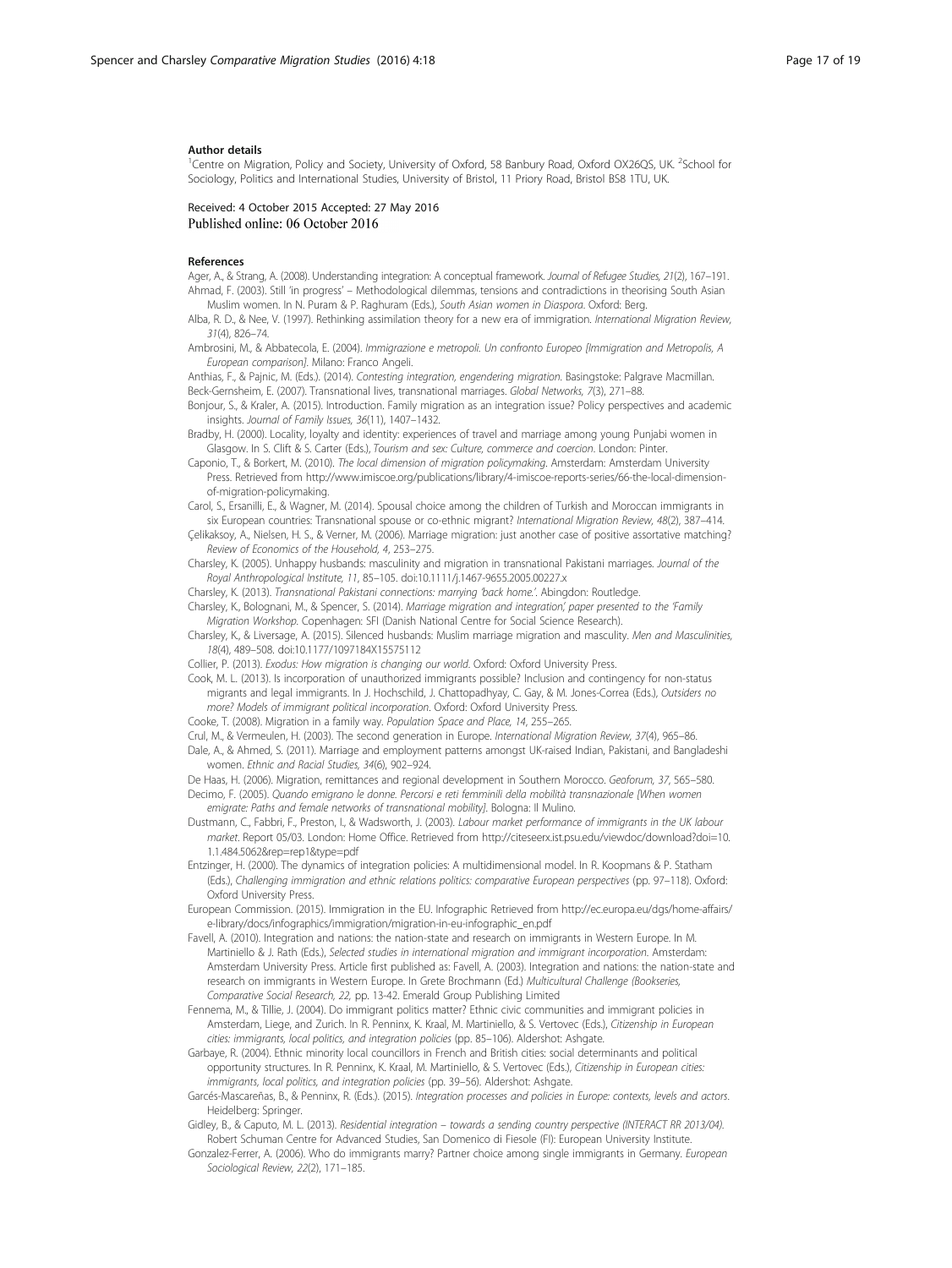<span id="page-17-0"></span>Goodhart, D. (2013). The British dream: successes and failures of post-war immigration. London: Atlantic Books. Heckmann, F. (2006). Integration and integration policies: IMISCOE Network Feasibility Study. Amsterdam: IMISCOE.

Heckmann, F. M., & Schnapper, D. (Eds.). (2003). The integration of immigrants in European societies: national differences and trends of convergence. Stuttgart: Lucius & Lucius.

Hochschild, J., Chattopadhyay, J., Gay, C., & Jones-Correa, M. (2013). Outsiders no more? Models of immigrant political incorporation. Oxford: Oxford University Press.

- Home Office. (2002) Secure borders, safe haven: integration with diversity in modern Britain. Norwich: HMSO. [https://www.](https://www.gov.uk/government/uploads/system/uploads/attachment_data/file/250926/cm5387.pdf) [gov.uk/government/uploads/system/uploads/attachment\\_data/file/250926/cm5387.pdf](https://www.gov.uk/government/uploads/system/uploads/attachment_data/file/250926/cm5387.pdf)
- Johnson-Hanks, J. (2002). On the limits of life stages in ethnography: toward a theory of vital conjunctures. American Anthropologist, 104(3), 865–880.
- Joppke, C. (2013). Tracks of immigrant political incorporation. In J. Hochschild, J. Chattopadhyay, C. Gay, & M. Jones-Correa (Eds.), Outsiders no more? Models of immigrant political incorporation. Oxford: Oxford University Press.
- Joppke, C. (2007). Transformation of immigrant integration: civic integration and antidiscrimination in the Netherlands, France, and Germany. World Politics, 59(2), 243–273.

Joppke, C. (2009). Limits of integration policy: Britain and her Muslims. Journal of Ethnic and Migration Studies, 35(3), 453-72.

- Joppke, C., & Morawska, E. (2003). Integrating immigrants in liberal nation-states: policies and practices. In C. Joppke & E. Morawska (Eds.), Toward assimilation and citizenship: immigrants in liberal nation states. Basingstoke: Palgrave MacMillan.
- Jørgensen, M. B. (2012). Danish regulations on marriage migration policy understandings of transnational marriages. In K. Charsley (Ed.), Transnational marriages. Abingdon: Routledge.
- Kofman, E., Phizacklea, A., Raghuram, P., & Sales, R. (2000). Gender and international migration in Europe: employment, welfare, and politics. New York: Routledge.
- Kofman, E., Saharso, S., & Vacchelli, E. (2015). Gendered perspectives on integration discourses and measures. International Migration, 53(4), 77–89.
- Lievens, J. (1999). Family-forming migration from Turkey and Morocco to Belgium: the demand for marriage partners from the countries of origin. International Migration Review, 33(3), 717–44.
- Martiniello, M. (2013). Comparisons in migration studies. Comparative Migration Studies, 1(1), 7–22. doi[:10.5117/CMS2013.1.MART](http://dx.doi.org/10.5117/CMS2013.1.MART) Martiniello, M., & Rath, J. (Eds.). (2010). Selected studies in international migration and immigrant incorporation. Amsterdam: Amsterdam University Press.
- Maxwell, R. (2012). Ethnic minority migrants in Britain and France: integration trade-offs. Cambridge: Cambridge University Press.
- McDonald, S., & Elder, G. H. (2006). When does social capital matter? Non-searching for jobs across the life course. Social Forces, 85(1), 521–549.
- Migration Watch UK. (2004). Immigration and marriage: the problem of continuous migration. Briefing paper 10.8. <http://www.migrationwatchuk.org/briefing-paper/124>
- Migration Watch UK. (2005). Transnational marriage and the formation of ghettoes. Briefing Paper 128. Retrieved from <http://www.migrationwatchuk.org/briefing-paper/128>
- Modood, T., Berthoud, R., Lakey, J., Nazroo, J., Smith, P., Virdee, S., & Beishon, S. (1997). Ethnic minorities in Britain: diversity and disadvantage. London: PSI.
- Morgan, D. L., Neal, M. B., & Carder, P. (1996). The stability of core and peripheral networks over time. Social Forces, 9, 9–25. MRN. (2014). The family migration income threshold: Pricing UK workers out of a family life. London: Migrants' Rights Network.
- Oliver, C. (2013). The impact of restrictions and entitlements on the integration of family migrants: A comparative report. Oxford: COMPAS. Retrieved from [http://www.compas.ox.ac.uk/project/impact-of-admission-criteria-on-the](http://www.compas.ox.ac.uk/project/impact-of-admission-criteria-on-the-integration-of-migrants-impacim/)[integration-of-migrants-impacim/](http://www.compas.ox.ac.uk/project/impact-of-admission-criteria-on-the-integration-of-migrants-impacim/)
- Özdemir, C., Veysel, Ö., Uslucan, H.H., Uslucan, S., & Erdem, E. (2004). Die Situation der türkischstämmigen Bevölkerung in Deutschland [The situation of the Turkish population in Germany]. Gutachten im Auftrag des Sachverständigenrates für Zuwanderung und Integration. Berlin: BAMF. Retrieved from [http://www.bamf.de/SharedDocs/Anlagen/DE/](http://www.bamf.de/SharedDocs/Anlagen/DE/Downloads/Infothek/Zuwanderungsrat/exp-oezdemir-zuwanderungsrat.pdf?__blob=publicationFile) [Downloads/Infothek/Zuwanderungsrat/exp-oezdemir-zuwanderungsrat.pdf?\\_\\_blob=publicationFile](http://www.bamf.de/SharedDocs/Anlagen/DE/Downloads/Infothek/Zuwanderungsrat/exp-oezdemir-zuwanderungsrat.pdf?__blob=publicationFile)
- Penninx, R., & Martiniello, M. (2004). Integration processes and policies: State of the art and lessons. In R. Penninx, K. Kraal, M. Martiniell, & S. Vertovec (Eds.), Citizenship in European cities: immigrants, local politics and integration policies (pp. 139–164). Aldershot: Ashgate.
- Phillimore, J. (2012). Implementing integration in the UK: lessons for integration, theory, policy and practice. Policy and Politics, 40(4), 525–545.
- Platts-Fowler, D., & Robinson, D. (2015). A place for integration: refugee experiences in two English cities. Population, Space and Place, 21, 476–491.
- Portes, A., Fernandez-Kelly, P., & Haller, W. (2005). Segmented assimilation on the ground: the new second generation in early adulthood. Ethnic and Racial Studies, 28(6), 1000–1040.
- Rath, J., & Kloosterman, R. (2003). The Netherlands. A Dutch Treat. In R. Kloosterman & J. Rath (Eds.), Immigrant entrepreneurs: venturing abroad in the age of globalization (pp. 123–146). Oxford: Berg.
- Robinson, D., & Reeve, K. (2006). Neighbourhood experiences of new immigration: reflections from the evidence base. York: Joseph Rowntree Foundation.
- Rudiger, A., & Spencer, S. (2003). Social integration of migrants and ethnic minorities: policies to combat discrimination, paper presented at OECD/European Commission Conference, 'The Economic and Social Aspects of Migration', Brussels, 2003. Retrieved from<http://www.oecd.org/migration/mig/15516956.pdf>

Rytter, M. (2010). The family of Denmark' and 'the Aliens': kinship images in Danish integration politics. Ethnos, 75(3), 301–322. Schinkel, W. (2011). The nationalization of desire: transnational marriage in Dutch culturist integration discourse. Focaal, 59, 99–106. Schmidtke, O. (2014). Beyond national models? Governing migration and integration at the regional and local levels in Canada and Germany. Comparative Migration Studies, 1(1), 77–99. doi:[10.5117/CMS2014.1.SCHM](http://dx.doi.org/10.5117/CMS2014.1.SCHM)

Snel, E., Engbersen, G., & Leerkes, A. (2006). Transnational involvement and integration. Global Networks, 6(3), 285–308.